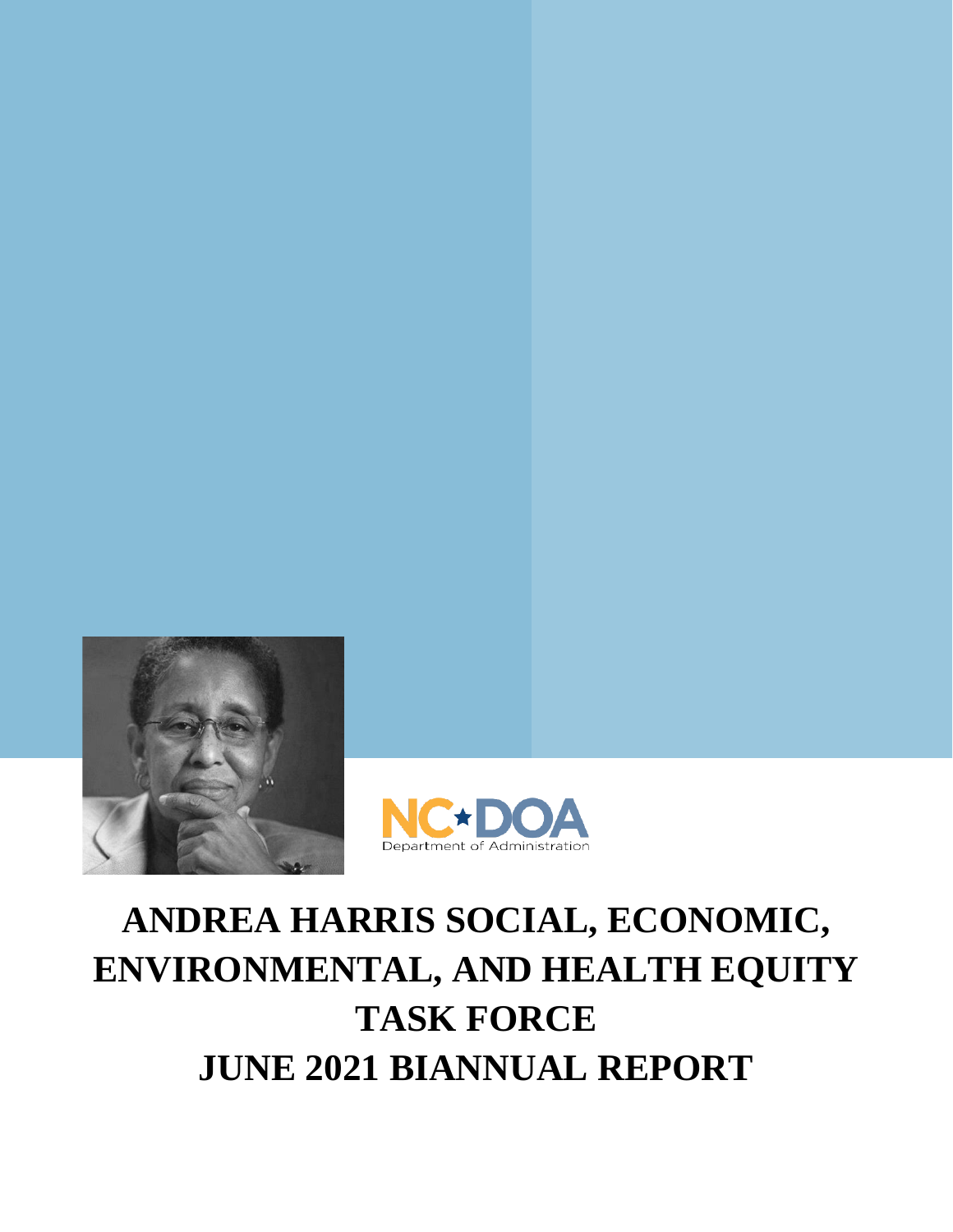

#### **STATE OF NORTH CAROLINA DEPARTMENT OF ADMINISTRATION**

**ROY COOPER**  GOVERNOR

**PAMELA B. CASHWELL SECRETARY** 

Dear Governor Cooper,

As the new Secretary for the Department of Administration (Department), I am honored to chair the Andrea Harris Social, Economic, Environmental and Health Equity Task Force (Task Force). As you know, Ms. Harris was a civil rights activist and icon who dedicated her life to eliminating disparities in North Carolina. Her fight for social, economic, and racial equity for all North Carolinians continues through the work of this Task Force.

The Task Force was established by Executive Order 143 to address the social, environmental, economic, and health disparities in communities of color disproportionately impacted by COVID-19. This biannual report is to provide an update on the work of the Task Force recommendations on the five key focus areas.

In December 2020, under the leadership of Secretary Machelle Sanders, the Task Force reported on the establishment of the subcommittees, short and long-term goals, and included recommendations to your office. Among other areas, these recommendations included telemedicine, Medicaid expansion, medical school pipelines, workforce development, improving digital literacy, and support for Federally Qualified Healthcare Centers. Additional details regarding the specific recommendations can be found in the December 2020 Report.

I, along with members of the Task Force, pledge to continue the work of the Task Force. I look forward to working with my colleagues in other cabinet agencies as we all move the recommendations into action.

Sincerely,

mela B. Cashwell

Pamela B. Cashwell **Secretary**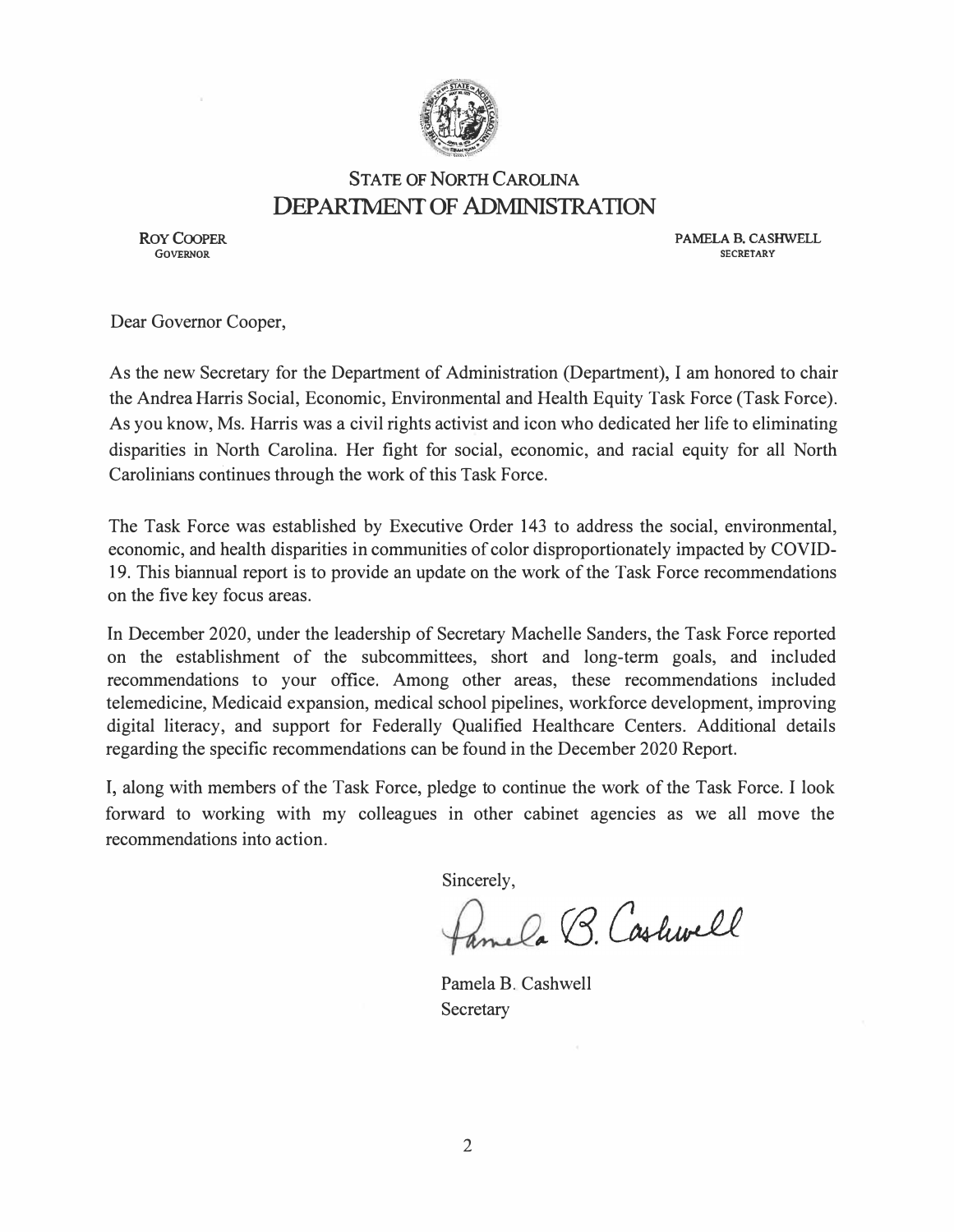# **Table of Contents**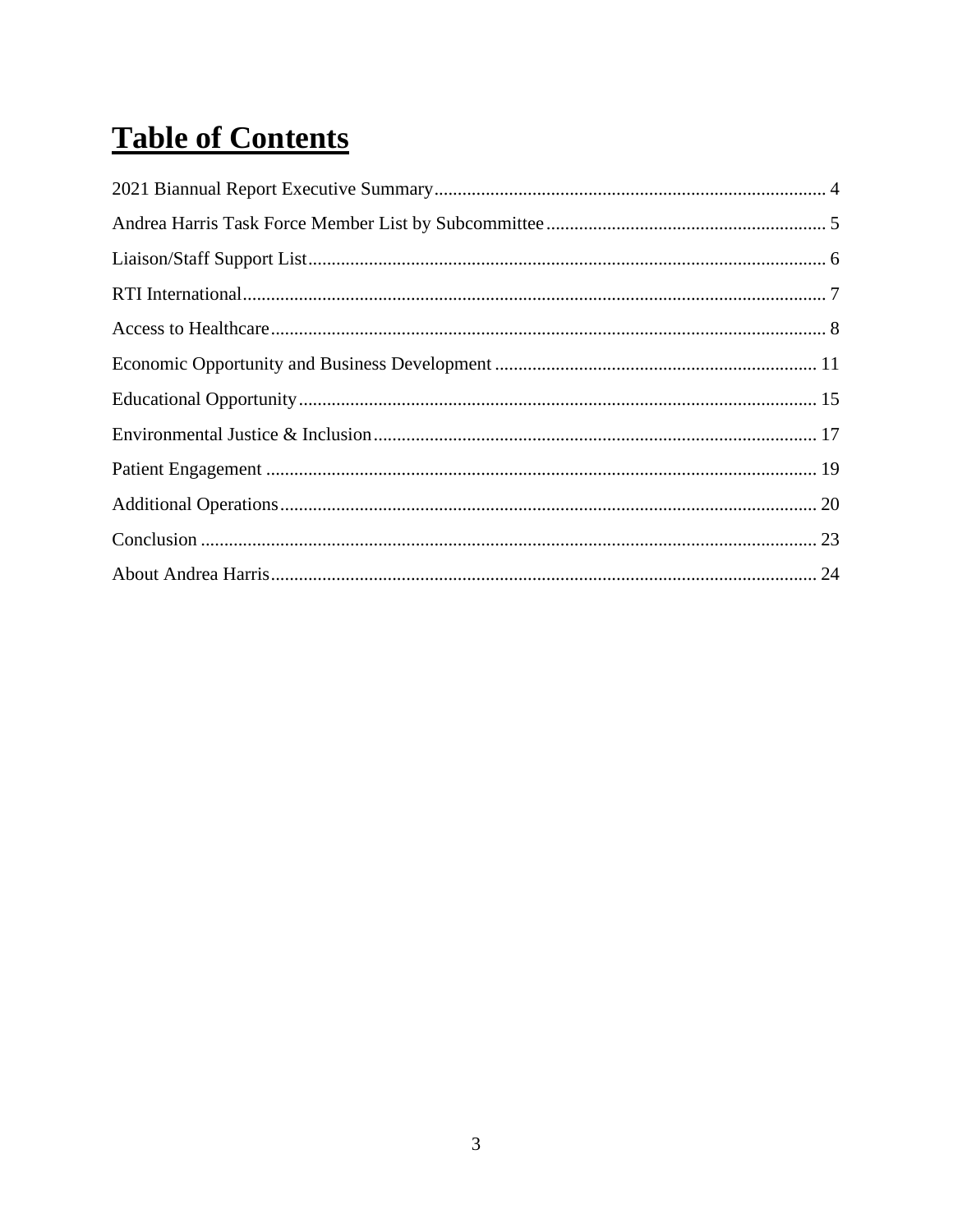### **2021 Biannual Report Executive Summary**

The Task Force was established June 4, 2020, to create economic stability, eliminate health disparities, and achieve environmental justice in North Carolina by convening testimony, identifying best practices, and reporting findings to the Office of the Governor. The December 2020 Biannual Report was submitted to the Office of the Governor with twenty-one proposed policy recommendations. As required by Executive Order 143, this biannual report provides updates on the implementation of the recommendations.

In the six months since the publication of Task Force's recommendations, the Office of the Governor, the Department of Administration (DOA), Task Force members, RTI International, and cabinet agencies have worked to begin implementing the prescribed recommendations of the report. Current levers for implementation include but are not limited to: the Governor's proposed FY 2021-2023 budget, the Governor's proposed use of state American Rescue Plan dollars, the Governor's use of Governor Emergency Education Relief (GEER) funds, legislation, agency action, and community engagement.

For this report, Task Force members and staff identified relevant plans, proposals, and actions that align directly with the mission and recommendations of the Task Force. This report is organized by subcommittee topic and provides updates on the efforts of state agencies and subcommittees or other stakeholders to accomplish each recommendation. This report also includes updates from RTI International, which is assisting the Task Force.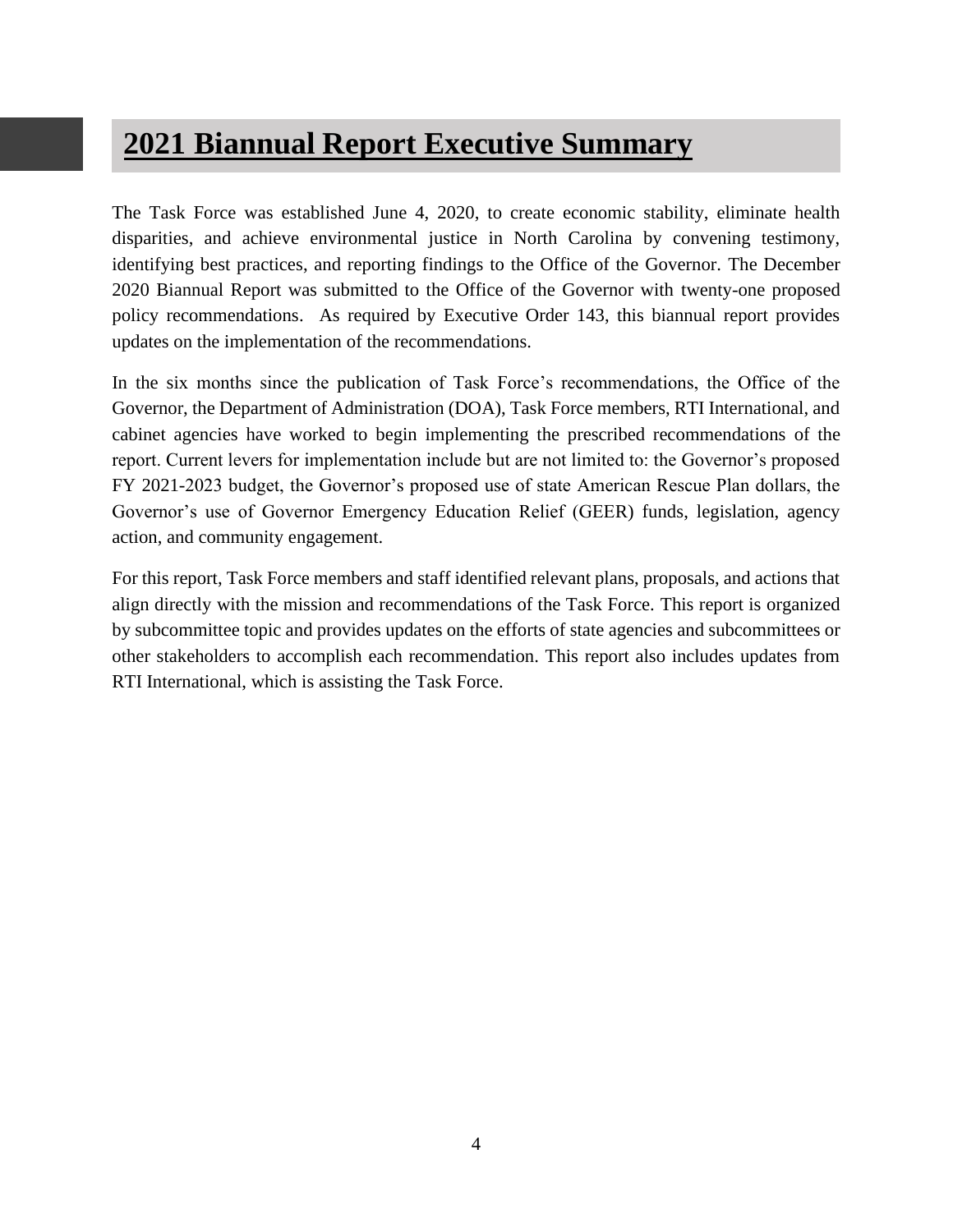# **Andrea Harris Task Force Member List by Subcommittee**

**Chair:** Pamela B. Cashwell, Secretary, NC Department of Administration

#### **Access to Healthcare Subcommittee**

Secretary Mandy Cohen Dr. Giselle Corbie Smith Dr. Catherine Harvey-Sevier Andres Henao Rep. Donny Lambeth Dr. Viviana Martinez-Bianchi, Dr. Carlos Rish Dr. Christy Clayton

#### **Enhanced Patient Engagement Subcommittee**

Cornell Wright Eugene Woods Fernando Little Yazmin Garcia Rico Juvencio Rocha Peralta Dr. Rhett Brown Dr. Cedric Bright Dr. Charlene Green Dr. John Lumpkin

#### **Business Engagement Group**

Justin Truesdale

**Economic Opportunities & Business Development Subcommittee** Rep. Yvonne Holley Stephanie McGarrah C.C. Lambeth Dale Jenkins Trey Rabon Kevin J. Price Adriana Chavela Walter Baucom Lynn Bottone

#### **Educational Opportunity Subcommittee**

Pat Martinez Dr. Lenora Campbell Dr. Sonyia Richardson Margaret Weller-Stargell Quinny Sanchez Lopez Annette Taylor

#### **Environmental Justice and Inclusion Subcommittee**

Secretary Elizabeth Biser Greg Richardson Dr. James H. Johnson Jr. Reverend Dr. Jonathan Augustine Reverend Dr. T. Anthony Spearman

The following members are no longer on the Task Force. \*Secretary Machelle Sanders (Former Chair) \*Benjamin Money \*Secretary Michael Regan \*Secretary Dionne Delli Gatti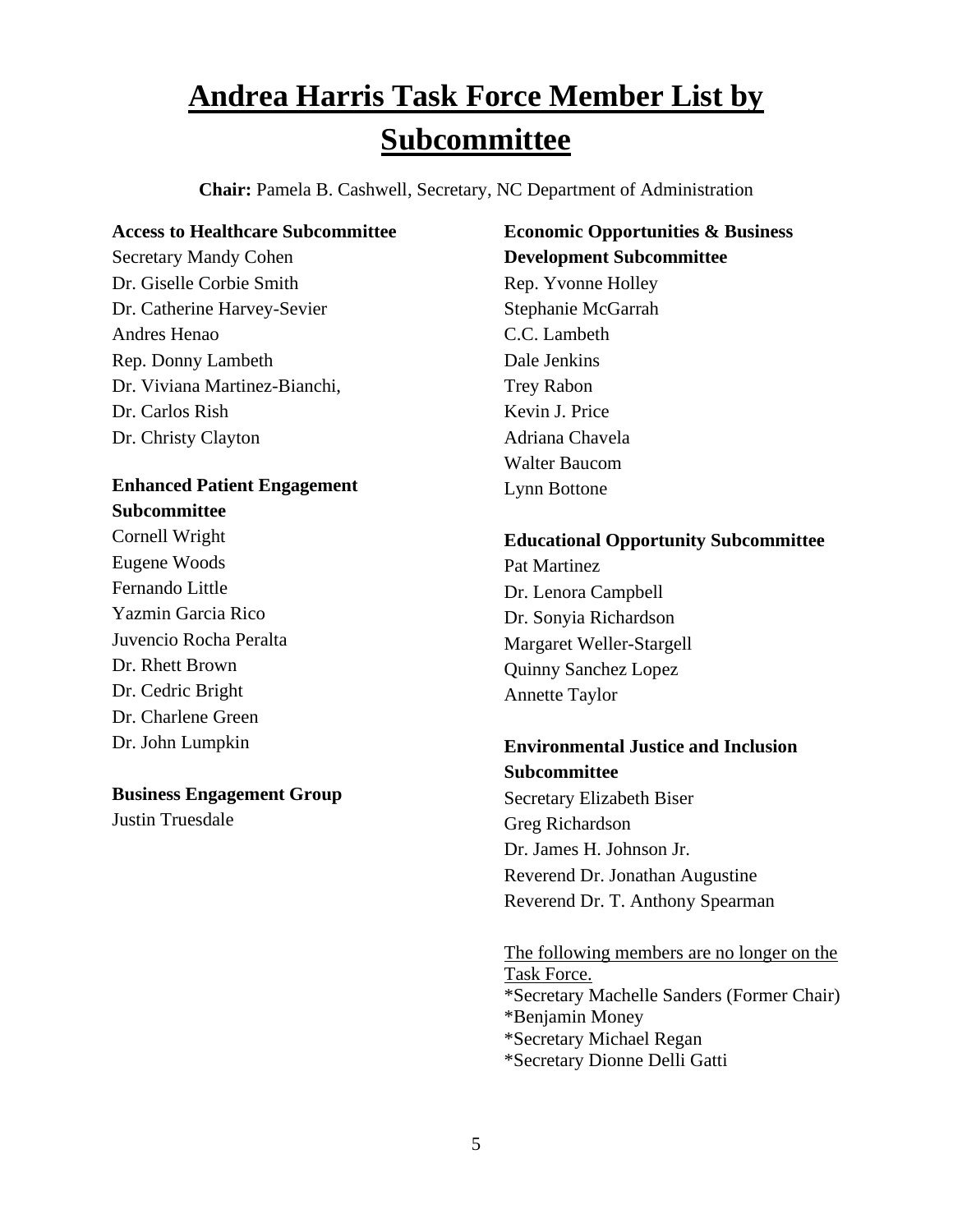

# **Liaison/Staff Support List**

The following staff members from state agencies support the Task Force subcommittees in their work.

| <b>Name</b>                         | <b>Agency</b>            | <b>Subcommittee</b>                                            |
|-------------------------------------|--------------------------|----------------------------------------------------------------|
| Michael Leach*                      | <b>DHHS</b>              | <b>Access to Healthcare</b>                                    |
| Lakeisha Moore                      | <b>DHHS</b>              | <b>Access to Healthcare</b>                                    |
| Emma Sandoe                         | <b>DHHS</b>              | <b>Access to Healthcare</b>                                    |
| Tammie Hall*                        | <b>DOA</b>               | <b>Economic Opportunity and Business</b><br><b>Development</b> |
| Alicia Lyon                         | <b>DOA</b>               | <b>Economic Opportunity and Business Development</b>           |
| <b>Betty Marrow-Taylor</b>          | Commerce                 | <b>Economic Opportunity and Business Development</b>           |
| Jenni Harris                        | Commerce                 | <b>Economic Opportunity and Business Development</b>           |
| <b>Tunya Smith</b>                  | <b>DOT</b>               | <b>Economic Opportunity and Business Development</b>           |
| <b>Regina Streaty</b>               | <b>OSHR</b>              | <b>Economic Opportunity and Business Development</b>           |
| Sa'Metria Jones*                    | <b>Governor's Office</b> | <b>Educational Opportunity</b>                                 |
|                                     | <b>Community College</b> |                                                                |
| Judykay Jefferson                   | System                   | <b>Educational Opportunity</b>                                 |
| <b>Jeff Sural</b>                   | <b>DIT</b>               | <b>Educational Opportunity</b>                                 |
| <b>Timothy Owens</b>                | <b>DNCR</b>              | <b>Educational Opportunity</b>                                 |
| <b>Tracey Burns</b>                 | <b>DNCR</b>              | <b>Educational Opportunity</b>                                 |
| <b>Carolina Fonseca</b><br>Jimenez* | <b>DEO</b>               | <b>Environmental Justice and Inclusion</b>                     |
| <b>Brian Strong</b>                 | <b>DNCR</b>              | <b>Environmental Justice and Inclusion</b>                     |
| <b>Catherine Rivera*</b>            | <b>DOA</b>               | <b>Patient Engagement</b>                                      |
| Michael J. Arnold                   | <b>OSBM</b>              | <b>Patient Engagement</b>                                      |

\*Primary staff liaison member for subcommittee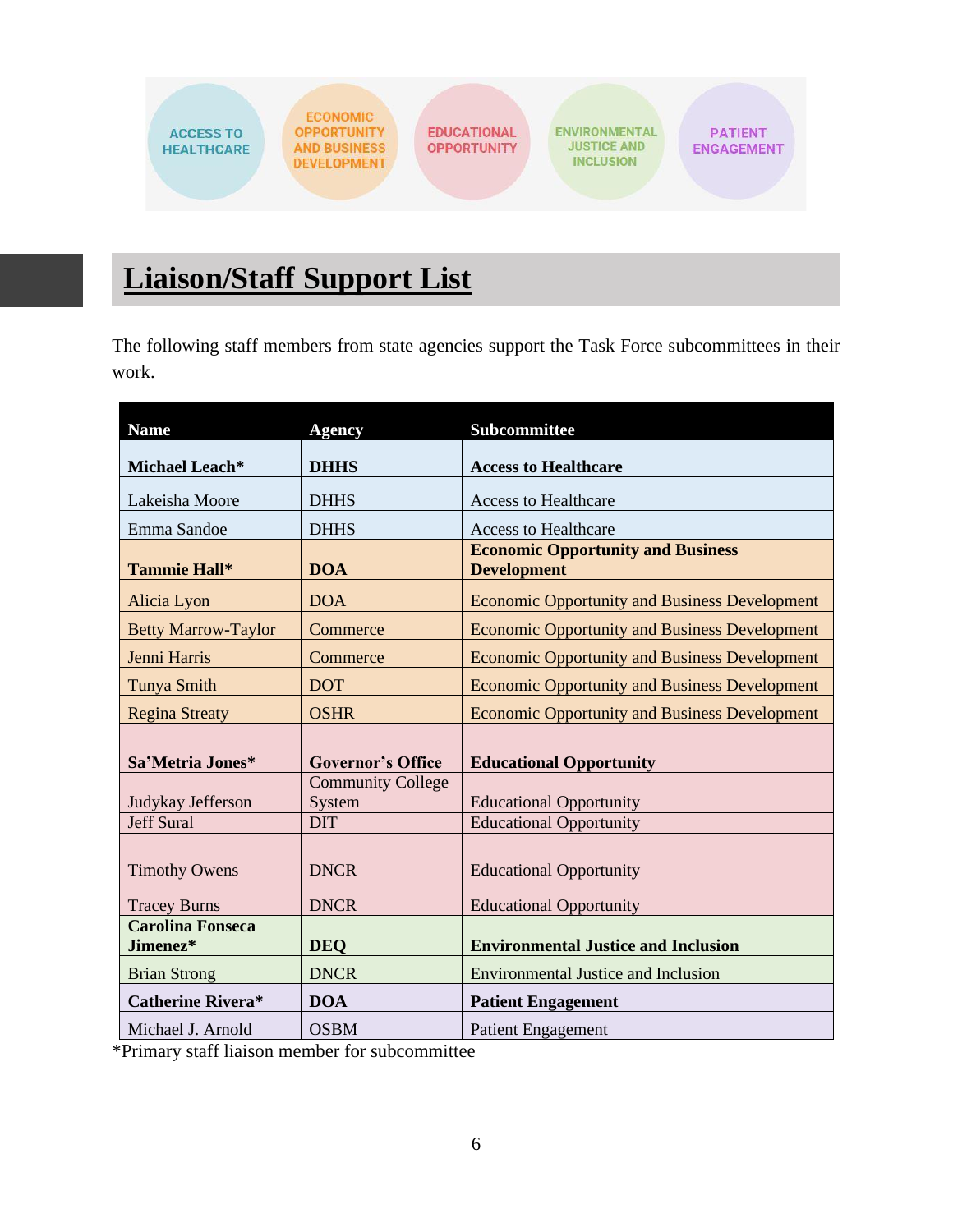### **RTI International**

In February 2021, RTI International, an independent nonprofit research organization that uses scientific rigor and technical proficiency to help solve critical problems, was contracted to assist with creating an implementation plan for the Task Force's recommendations. The RTI team introduced themselves to the Task Force at the March 2021 meeting and provided an overview of their scope of work as the policy implementation coordinators. The following is a list of their work so far:

- Facilitated bi-weekly meetings with Sec. Cashwell and the subcommittee leads.
- Facilitated a prioritization of policy recommendations with Task Force members.
- **Deliverable 1**: Created a policy implementation matrix spreadsheet organizing, classifying, and assigning a preliminary ranking to each of the subcommittee's policy recommendations according to level of impact, feasibility, and scope.
- **Deliverable 2**: Created a summary document organizing the prioritized policy recommendations in the following two ways:
	- o Based on the topic/theme of the policy recommendations.
	- o Based on the key stakeholders who would be tasked with implementing the policy recommendations.

#### **Status of Implementation Plans**

 $\circ$  The first implementation plan/policy brief is focused on policy recommendations that seek to expand meaningful access to healthcare, in partnership with healthcare organizations and institutions. RTI submitted a draft to the AHTF staff leads June 18, 2021.

Through productive collaboration with subcommittee staff liaisons, RTI incorporated the achievements of each of the subcommittees into the implementation plans and policy briefs. RTI has also prioritized recommendations that can achieve measurable progress in the short-term.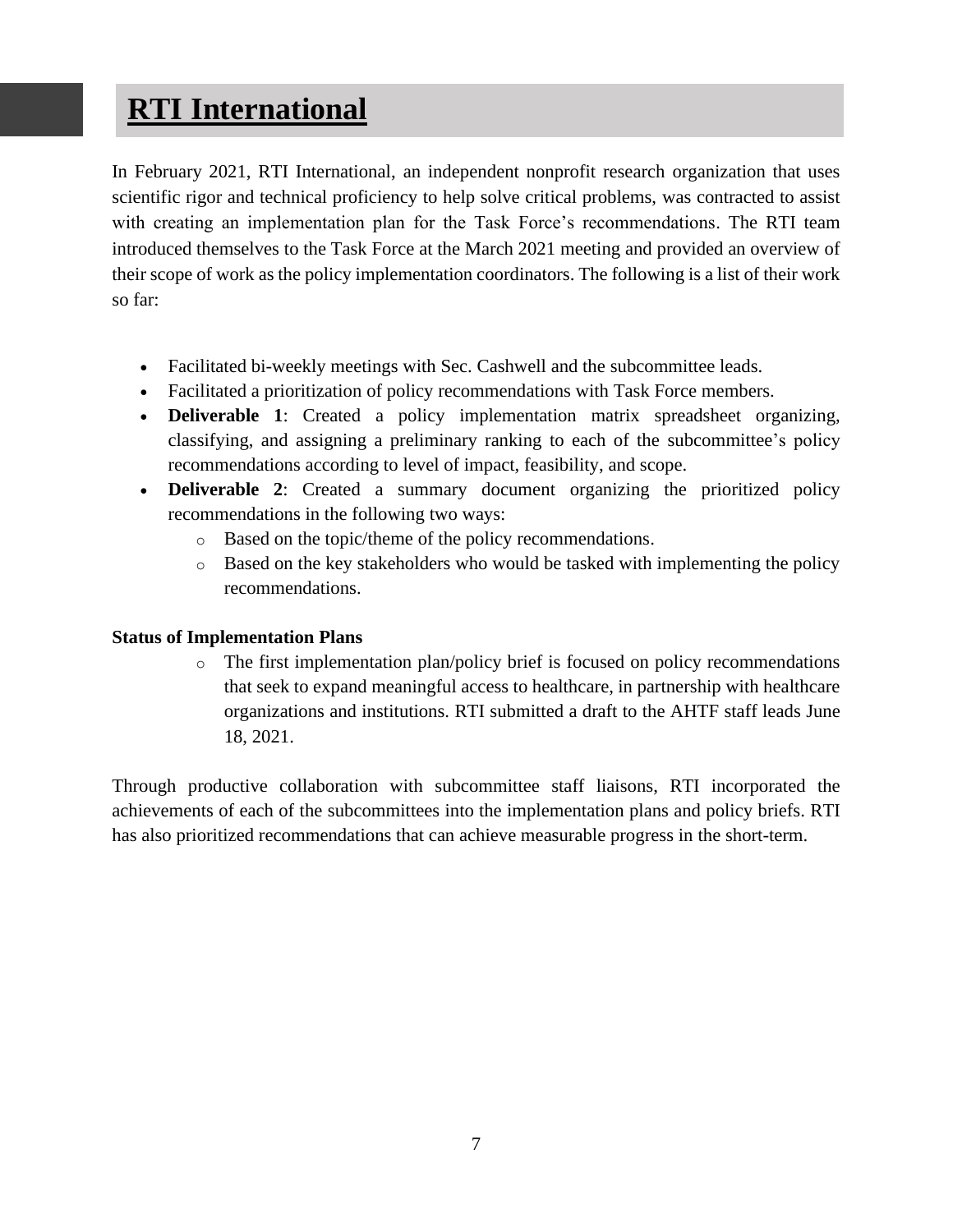#### **Increase opportunities for patients to utilize healthcare services.**

The Governor's 2021-2023 recommended budget directs more than \$250 million in Medicaid resources to address social determinants that contribute to health disparities such as a lack of access to food, quality housing, and reliable transportation. The budget also provides over \$800,000 to expand the Office of Minority Health and Health Disparities to reduce health inequities among racial and ethnic minorities and other underserved populations, and provides \$1.5 million to decrease the impact of implicit bias on students of color and students with disabilities in early childhood.

Governor Cooper's American Rescue Plan proposal strengthens opportunities for children and families to utilize healthcare services. The proposal provides \$23,899,000 to support several initiatives, including: (1) an innovative early childhood cash transfer pilot to direct COVID-19 relief payments to low-income, low-wealth households with one or more very young children; (2) grants to community-based organizations to provide follow-up supports to families with children who screen positive for adverse childhood experiences; (3) support of Prevent Child Abuse NC and other primary prevention activities; and (4) plans to strengthen North Carolina's Child Protective Services (CPS) intake and initial assessment system.

The Governor's American Rescue Plan proposal also includes \$9,332,415 to address nonmedical drivers of health, such as access to food, housing, and transportation that can drive negative health outcomes and put people at higher risk for serious illness by maximizing the use of technology to connect people to needed services, providing technical assistance, and issuing 81 draft grants to high-need communities. The proposal also provides \$3,405,810 to support tobacco cessation initiatives and promote tobacco-free policies.

North Carolina Medicaid implemented 125 telehealth provisions since March 2020, which span 482 telehealth codes, to support Medicaid members continuing to receive healthcare remotely during the COVID-19 public health emergency. House Bill 149, "Improving Access to Care Through Telehealth," was filed in February 2021 to expand healthcare benefits plans to cover services through telehealth. As of June 30, 2020, it has passed the House and was referred to the Senate.

#### **Appropriate \$1,257,642 in state funds for the Office of Rural Health's Health Information Technology Assistance Program.**

The Office of Rural Health Information Technology Program works directly with NC Safety Net to assess needs and provide technical assistance throughout the state to improve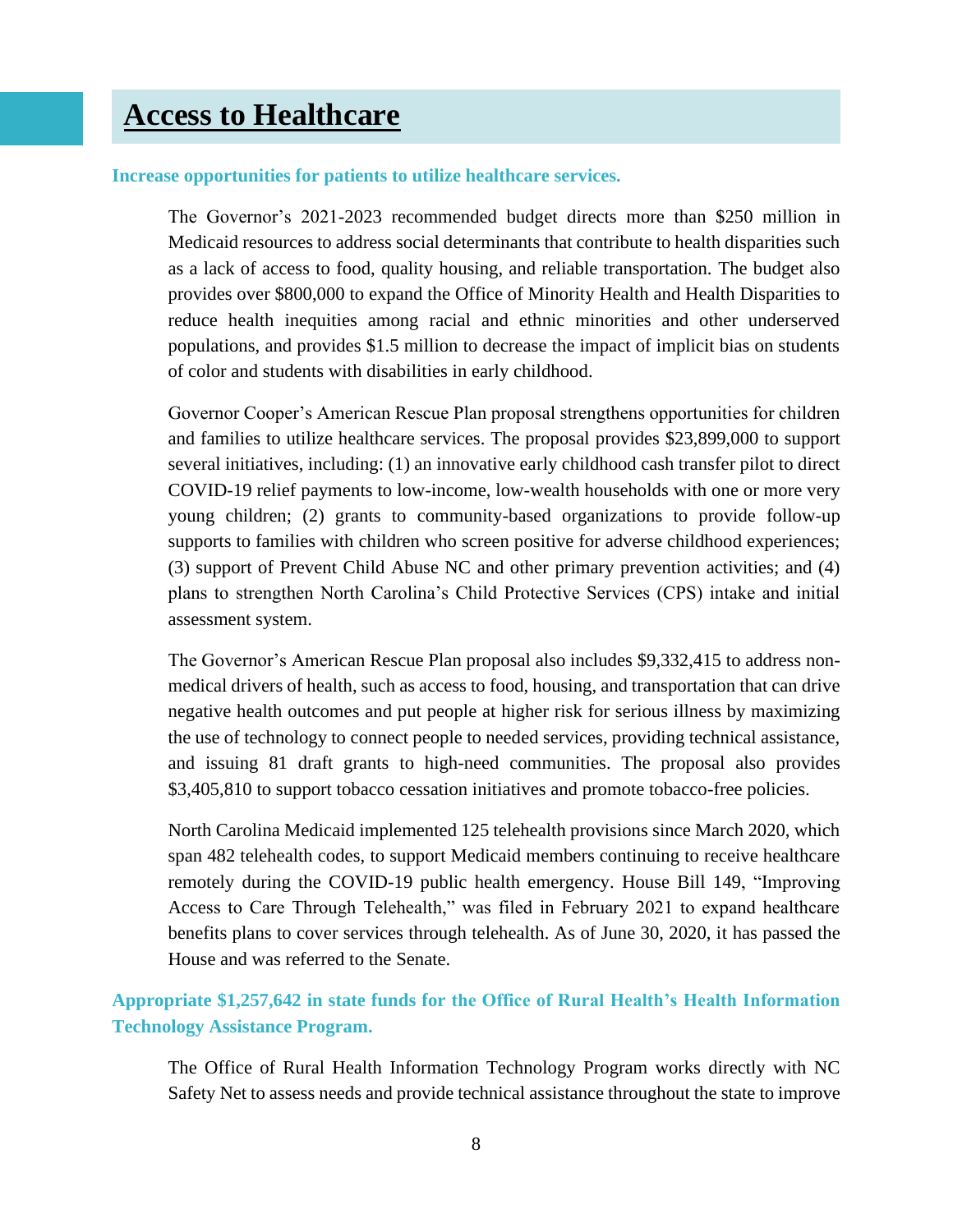the use of Electronic Health Records, Telehealth, NCCARE360, and NC HealthConnex. The program was recently awarded a 2-year Center for Disease Control (CDC) grant to assist providers with NCCARE360 implementation and electronic medical record (EMR) integration. The integration will help providers adopt the new technology into their existing EMR workflows.

**Increase investments in rural hospitals, community health centers, and federally qualified health centers (FQHC) to provide quality healthcare, digital literacy training, vaccinations, and vaccination awareness campaigns to increase the number of undocumented, low-income, and other vulnerable patients served and vaccinated.**

The Office of Rural Health (ORH) Information Technology Program partnered with the Department of Information Technology (DIT) to create and pilot a digital and health literacy curriculum with three pilot healthcare entities through a two-year Appalachian Regional Commission grant. One of the outcomes of this grant is a health and digital literacy curriculum shared with the state libraries and other partners to scale this program.

Throughout the pandemic, FQHCs and rural health centers (RHC) have received COVID-19 funding. FQHCs specifically have funding to support care for undocumented, lowincome, and other vulnerable patients. In both cases, FQHCs and RHCs, without Medicaid expansion, have a higher number of these patients to serve.

The Department of Health and Human Services (DHHS) has also launched several partnerships and campaigns for equitable vaccine outreach. From March to May 2021, NC administered over 1,000,000 COVID-19 vaccine doses at a federally supported vaccination center in Greensboro, where more than 22% of doses went to Black individuals and more than 15% of doses went to people from Hispanic/Latinx communities. DHHS also launched the Health Equity Action Network, a new public private partnership to increase COVID-19 vaccinations among Black, Indigenous, and People of Color (BIPOC) populations. Twenty-seven community-based organizations were selected to receive \$500,000 in grants to support equitable vaccine distribution. The selected organizations will be funded to conduct vaccine outreach and education efforts, schedule appointments, arrange transportation, coordinate local vaccine events at trusted and accessible locations, and provide transportation to second-dose appointments.

NC Medicaid providers can now be reimbursed for up to 15 minutes of preventive medicine counseling and/or risk factor reduction intervention provided to an individual related to COVID-19 vaccination when provided to Medicaid beneficiaries.

In addition to the efforts by the Task Force, North Carolina has been nationally recognized for its vaccine efforts prior to the Duke-Margolis Center and National Governors Association (NGA) report. The CDC ranked the state in the top 10 for equitable vaccine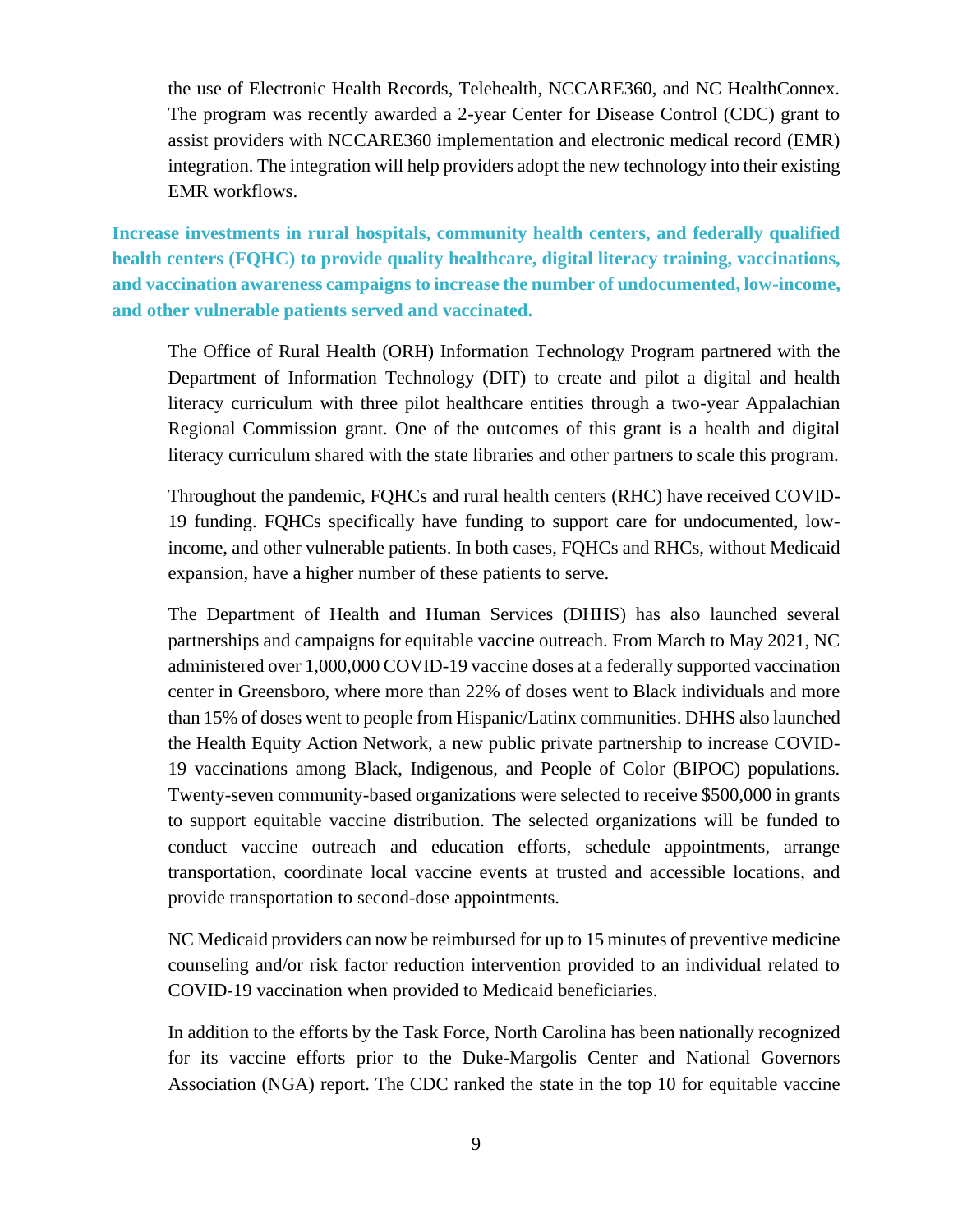coverage, and Bloomberg News reported on North Carolina's data-driven approach to reducing disparities in vaccination rates.

For COVID-19 vaccines, North Carolina's work to reach underserved and historically marginalized populations and deliver equitable access has been recognized as a model approach for the country, according to a report by the Duke-Margolis Center for Health Policy and the National Governors Association Center for Best Practices.

The report, Prioritizing Equity in COVID-19 Vaccinations: Promising Practices from States to Reduce Racial and Ethnic Disparities, highlights promising actions states can take to promote equitable vaccination within historically marginalized communities, reduce systemic barriers to vaccine access, and improve race and ethnicity data to inform vaccine distribution.

**Increase opportunities for historically marginalized populations to participate in state government affairs to ensure community input in policies to demonstrate transparency and trustworthiness. The composition of state advisory boards should represent 60% of persons with lived experience.**

The Governor's American Rescue Plan proposal provides \$17,593,661 to support approximately 25 community-based and faith-based organizations across the state to develop and implement strategies to advance health equity in historically marginalized communities.

The Department of Transportation has established an Office of Civil Rights Advisory Committee comprised of stakeholders from the community. This committee is designed to provide feedback on departmental performance and objectives and contributes subject matter expertise to the internal leadership team.

The Department of Public Safety has provided local Juvenile Crime Prevention Councils with Racial/Ethnic Disparities Data to utilize in annual planning meetings toward continuing statewide awareness efforts and use for discussions regarding youth most at risk for delinquency and needed/available resources.

#### **Expand Medicaid.**

Governor Cooper's proposed FY 2021-2023 budget leverages federal dollars provided in the American Rescue Plan, the second federal pandemic relief bill, to expand Medicaid. The North Carolina General Assembly is responsible for allocating and approving how the State will spend federal pandemic relief funds, including as it pertains to Medicaid expansion.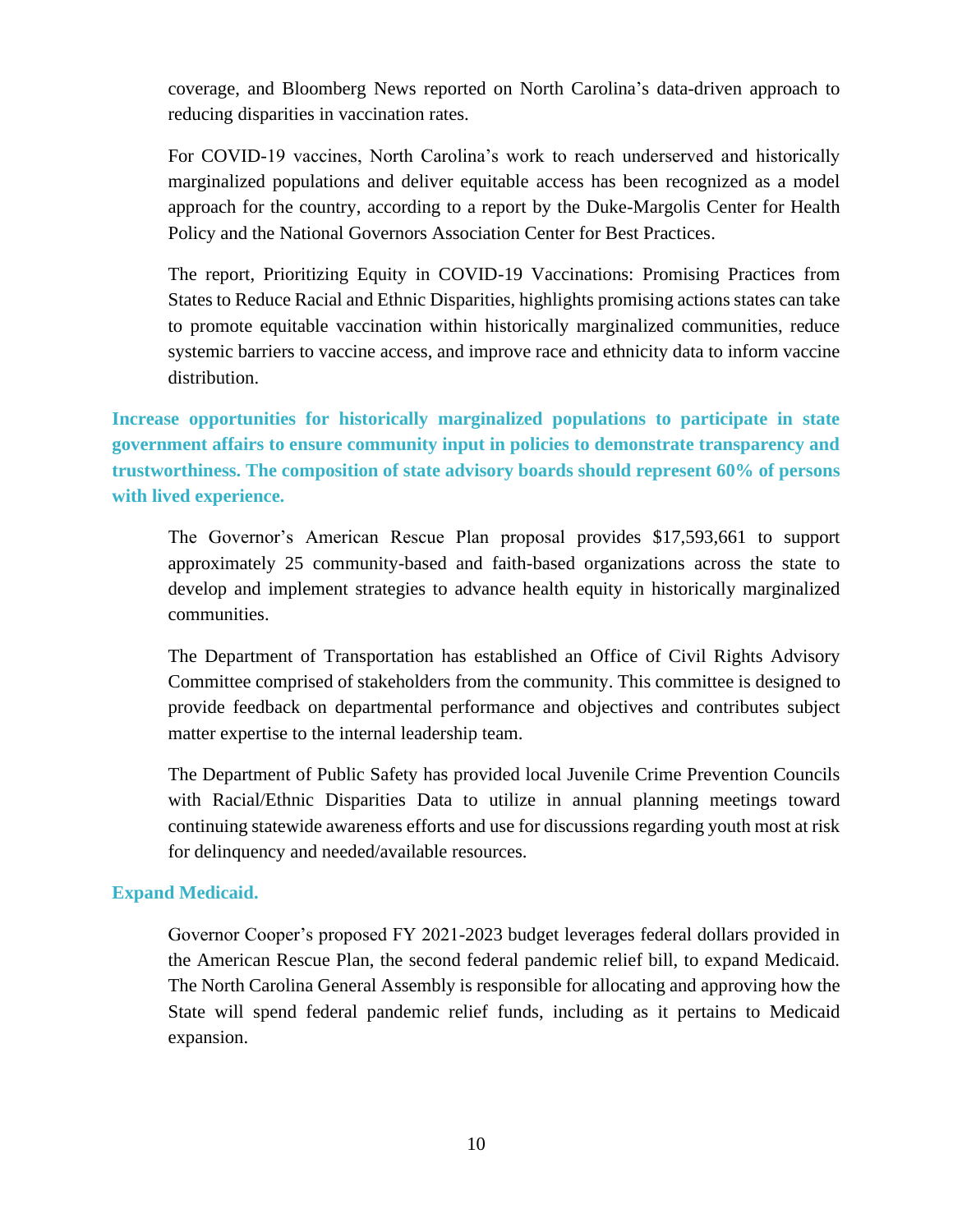### **Economic Opportunity and Business Development**

**Create economic incentives to encourage participation with Historically Underutilized Businesses (HUB).**

Through its Historically Underutilized Businesses (HUB) office, the Department of Administration is developing programs that will encourage new and existing corporate partners to support statewide HUB efforts. Additionally, the HUB office is developing new accountability practices for businesses using minority vendors.

The HUB office works closely with the Governor's Advisory Council for Historically Underutilized Businesses to address barriers and identify best practices. Through this collaboration, HUB liaison positions have been established to foster agency relationships with minority and women-owned businesses. Each public university (20) and community college (54) now have identified HUB liaisons that work directly with HUB businesses to educate and train regarding procurement processes.

The Economic Opportunities and Business Development subcommittee has met with and garnered support from the Department of Commerce and the Economic Development Partnership of North Carolina to broaden incentives offered to businesses to include alignment with the State's diversity and inclusion initiatives. These initiatives include support for the utilization of minority and women-owned businesses.

The Department of Commerce included in its Economic Development Strategic Plan support for minority and women-owned businesses. The Plan includes designation of responsibility within the Department of Commerce to help coordinate and implement policies and strategies that encourage women and minority entrepreneurship. Assigning a point person within state government to focus on the issues of women and minority businesses will assist the State in meeting its mission and vision for the Andrea Harris Task Force and ensure progress is being made with the growth and development of these businesses.

The Department of Commerce is committed to the success of North Carolina's women and minority-owned businesses which lead to employment opportunities in underserved communities and revenue growth. Commerce further commits to providing resources to support and enhance the Office for Historically Underutilized Business Program as outlined in the recent **Disparity Study Report**. The ultimate goal is to drive an inclusive supply chain and vendor opportunities to support all North Carolina businesses with intentional efforts to support HUB businesses.

The Department of Commerce has proposed legislative changes to increase the support to Hubzone-owned businesses, women-owned businesses, and socially and economically disadvantaged businesses. This will diversify and broaden the types of businesses applying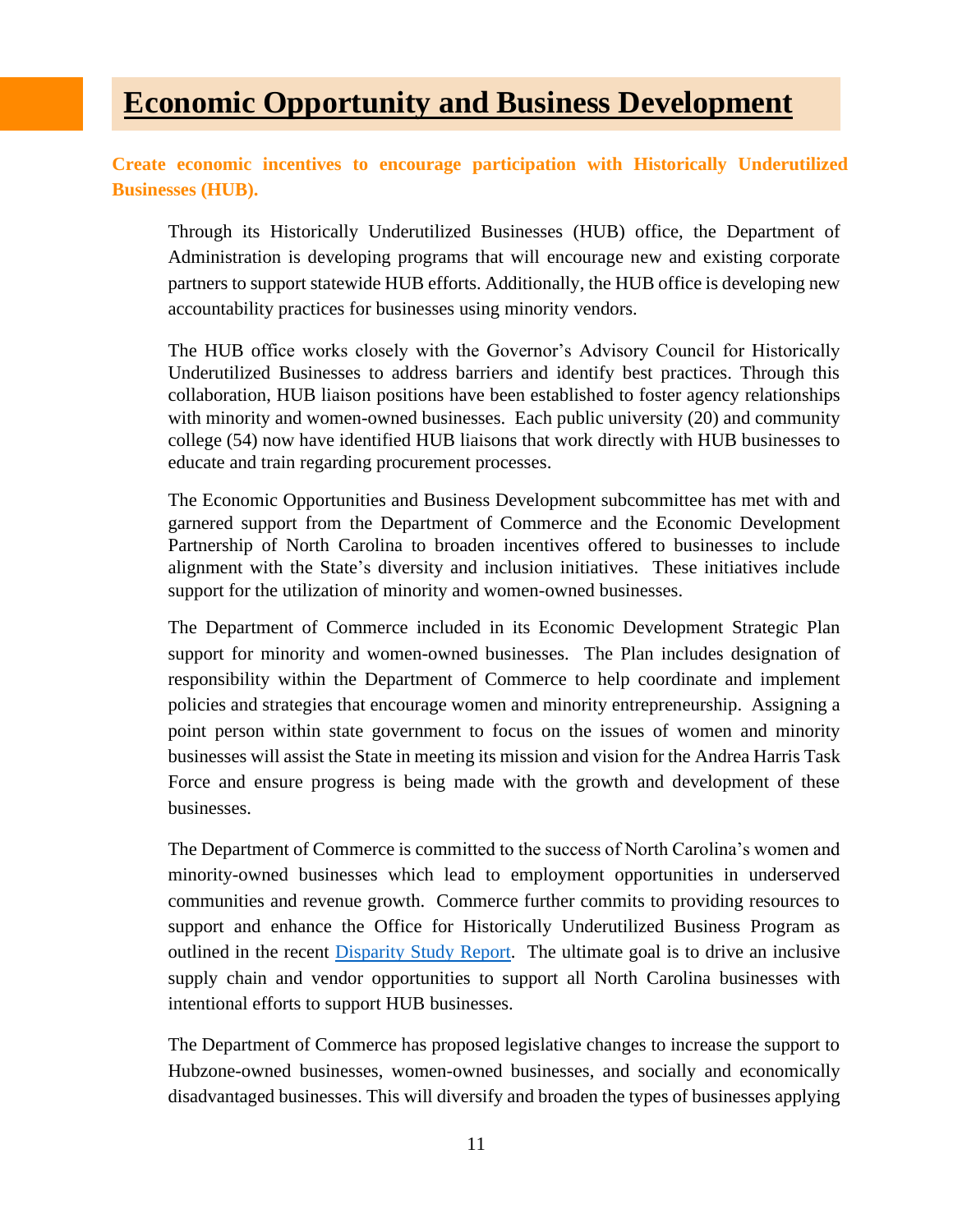for Small Business Innovative Research (SBIR) and Small Business Technology Transfer (STTR) grants.

A major impediment to success for HUB firms is access to capital. To mitigate the issue during the pandemic, the HUB office created the ReTOOLNC Grant Program. The program offered \$13 million in capital to certified HUB and Disadvantaged Business Enterprises (DBE) firms.

Since the onset of COVID-19, many minority- and women-owned businesses have closed nationwide. According to the Stanford Institute for Economic Policy Research, Blackowned businesses are down 41 percent, Latinx-businesses have declined 32 percent, Asianowned businesses are down 26 percent, and women-owned businesses have declined 25 percent.

Supporting diversity, equity, and inclusion, ReTOOLNC provided eligible HUB and DBE firms up to \$25,000 in grant funding to help offset costs during the pandemic.

The Governor's 2021-2023 recommended budget funds a position within the HUB office to conduct analyses of contracting practices and provide technical support to agencies. This position will help state agencies increase the participation of minority contractors in construction, goods, and professional services awards. The Governor's 2021-2023 recommended budget also funds the Small Business Enterprise Program and the implementation of additional recommendations from the Disparity Study completed in November 2020. These efforts will help the State address the disproportionate impact of COVID-19 on communities of color. Funds will support positions for the Small Business Enterprise Program, program operations, and temporary staffing to address issues from the Disparity Study.

The Governor's American Rescue Plan proposal provides \$50 million to sustain small businesses and HUBs that were adversely impacted by COVID-19. Of these funds, \$40 million will be provided to the Department of Commerce (DOC) to administer a grant program in partnership with The Institute (formerly the North Carolina Institute of Minority Economic Development), the Carolina Small Business Development Fund (CSBDF), and the Economic Development Partnership of North Carolina (EDPNC) Small Business Advisors, to help businesses with fewer than 50 employees and less than \$5 million in annual revenue; \$4 million to EDPNC to develop an initiative that fosters businesses in their second stage of growth; and \$6 million between the Small Business and Technology Development Center (SBTDC) and the Small Business Center Network (SBCN) for business recovery counseling.

**Offer educational support and mentorship to diverse businesses, leverage partnerships with NC HBCUs to develop executive education programs available to minority-owned businesses doing business in the state.**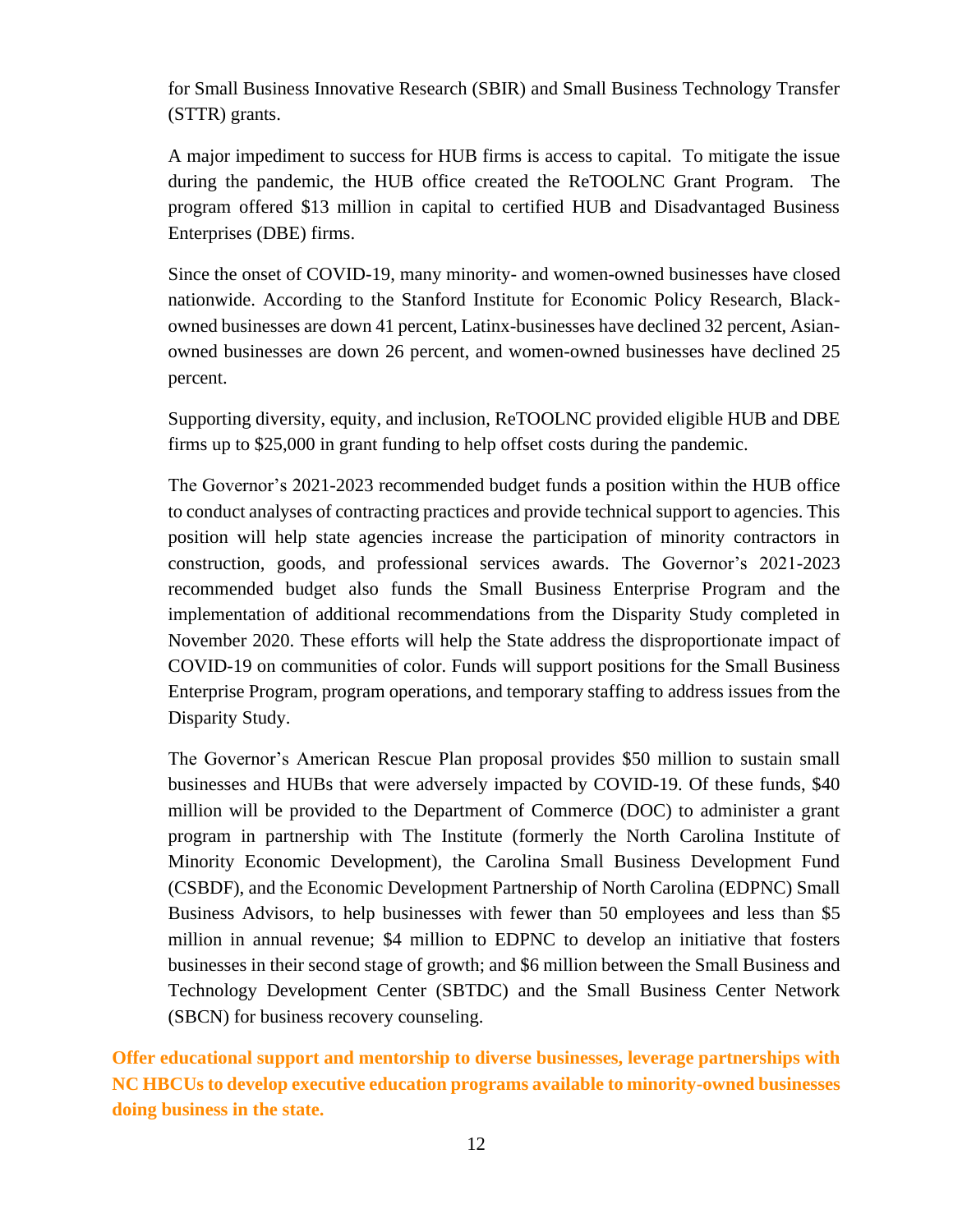The HUB Office is further committed to working with Historically Black Colleges and Universities (HBCUs) to continue partnerships and foster relationships around utilizing minority and women-owned businesses. The work done through economic development initiatives directly correlates with sustainability of diverse firms in and around the communities that house HBCU campuses. The HUB Office will continue to partner with purchasing and contracts departments to heighten visibility for minority and women-owned businesses. Recently, the HUB Office presented to the Fayetteville State University Board of Trustees to continue to build awareness. The HUB Office is slated to participate in additional outreach activities with North Carolina Agricultural and Technical State University (NC A&T) and Winston Salem State University (WSSU).

During the height of the pandemic, the HUB Office partnered with the Small Business Administration, Agriculture Department and NC A&T's College of Agriculture to provide a month of education and webinars to the business and farming community in collaboration with the NC A&T Cooperative Extension program. The trainings were conducted as live town halls to address the funding allocated through the Small Business Administration for the business and agriculture industry. The HUB office conducted four weeks of webinars to allow adequate time to address challenges and questions about resources available for the black farming community. HUB trained almost two thousand businesses during this period.

The HUB Office is working collaboratively with the HUB Liaison in the Department of Public Safety (DPS) to identify additional opportunities for the farming community to respond to request for proposals to provide produce to DPS. DPS has hosted a number of workshops/webinars to further educate minority businesses about contracting opportunities.

#### **Support apprenticeships and workforce pipelines that create job growth.**

Through its HUB office, the Department of Administration works with the Department of Commerce, Carolina Associated General Contractors, United Minority Contractors, and the NC MWBE Coordinators Network to identify apprenticeship training opportunities. The collaboration includes the development of HUB academies throughout the state to be hosted on HBCU campuses. These academies are concentrated on growing and developing HUB firms in the construction industry. The academies are intended to be eight (8) week programs, one day a week focused on targeted development in a number of skills to include Marketing, Building Information Modeling (BIM), Budgeting, Contracting, Legal and Bonding/Capital Access. The academies will also provide an opportunity to network with private industry to further enhance relationships.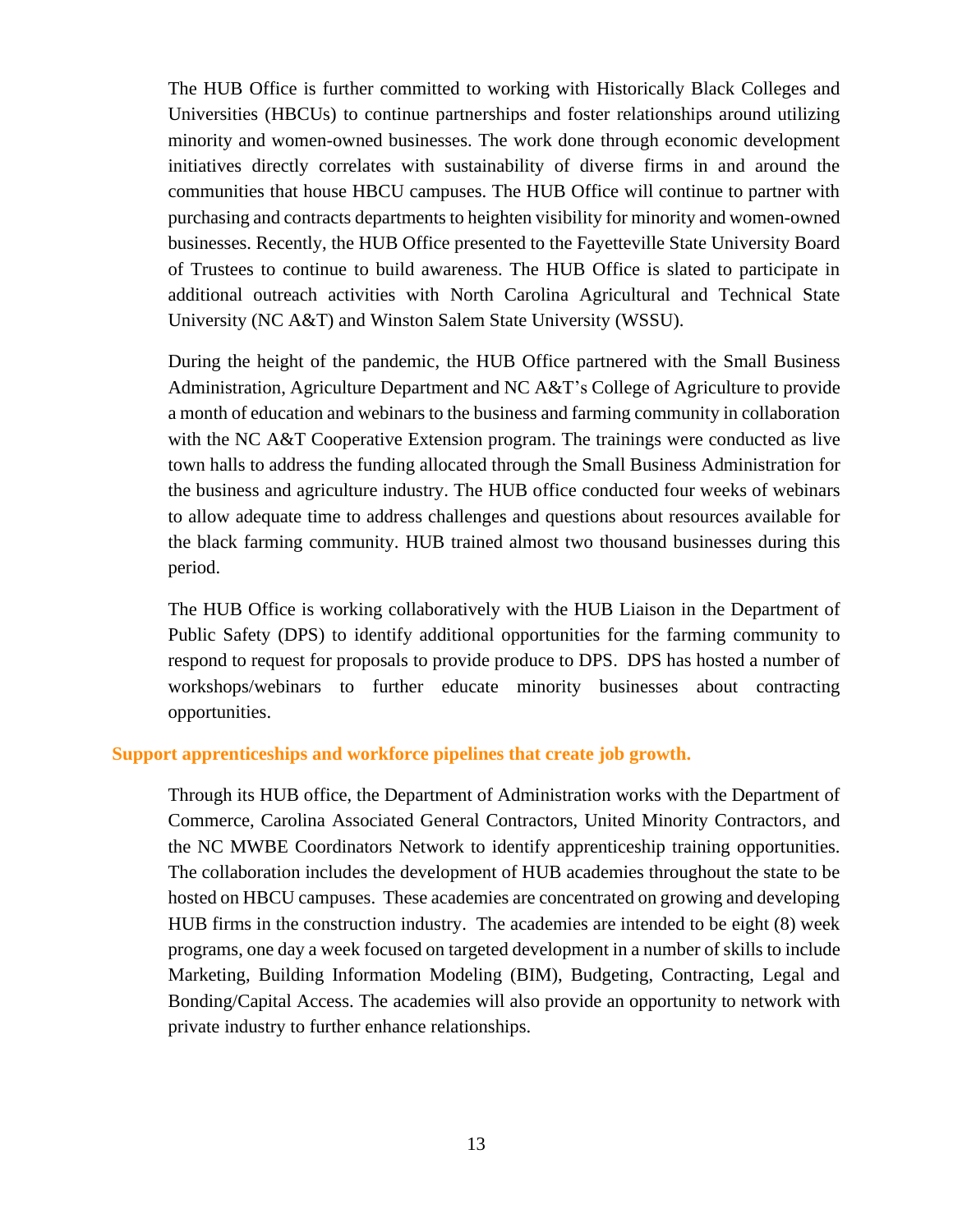The Department of Commerce, through the NCWorks Commission, is developing the NC Job Ready Workforce Investment Grant, which would provide financial assistance to local workforce boards that implement work-based learning activities.

The Office of State Budget and Management (OSBM) has expanded its traditional 2-school University of North Carolina at Chapel Hill/Duke internship recruitment efforts with an eye toward a more diverse set of applicant pools for professional job recruitment efforts. They are working to increase visibility with NC based HBCUs such as North Carolina Central University (NCCU), WSSU, and other universities with diverse student populations such as the University of North Carolina at Pembroke, the University of North Carolina at Greensboro, and the University of North Carolina at Charlotte, through attending job fairs and posting on specific job boards at those universities.

OSBM is also working to identify diverse professional organizations to assist in agency job postings and increase the number of diverse applicants.

The Department of Natural and Cultural Resources (DNCR) is transferring staff resources toward their Historically Black College or University/Minority Institutions of Higher Education (HBCU/MIHE) internship programs.

DNCR is also implementing the recommendations of a recruitment study to make job postings more attractive and non-restrictive to promote larger and more diverse applicant pools.

DPS has created a law enforcement/emergency management focused HBCU/MSI internship program which provides between eight and ten HBCU students the opportunity to spend a week and a half each with Alcohol Law Enforcement, Community Corrections, Emergency Management, State Bureau of Investigation, State Capitol Police, and the State Highway Patrol.

#### **Implement a Tier 1 (prime) and Tier 2 (subcontractor) Subcontracting Plan.**

Through its HUB office, the Department of Administration has created standardized inclusion language for solicitations and is working with the State Purchasing Officer for approval and inclusion into solicitation documents.

A Tier 1 (prime) and Tier 2 (subcontractor) Subcontracting Plan has been developed by the Disparity Study Consultants and is being evaluated by the HUB Office for final review. The Disparity Study identified the need to support mandatory contracting particularly on very large scale opportunities. These industry best practices for subcontracting programs are recommendations to implement for the best results: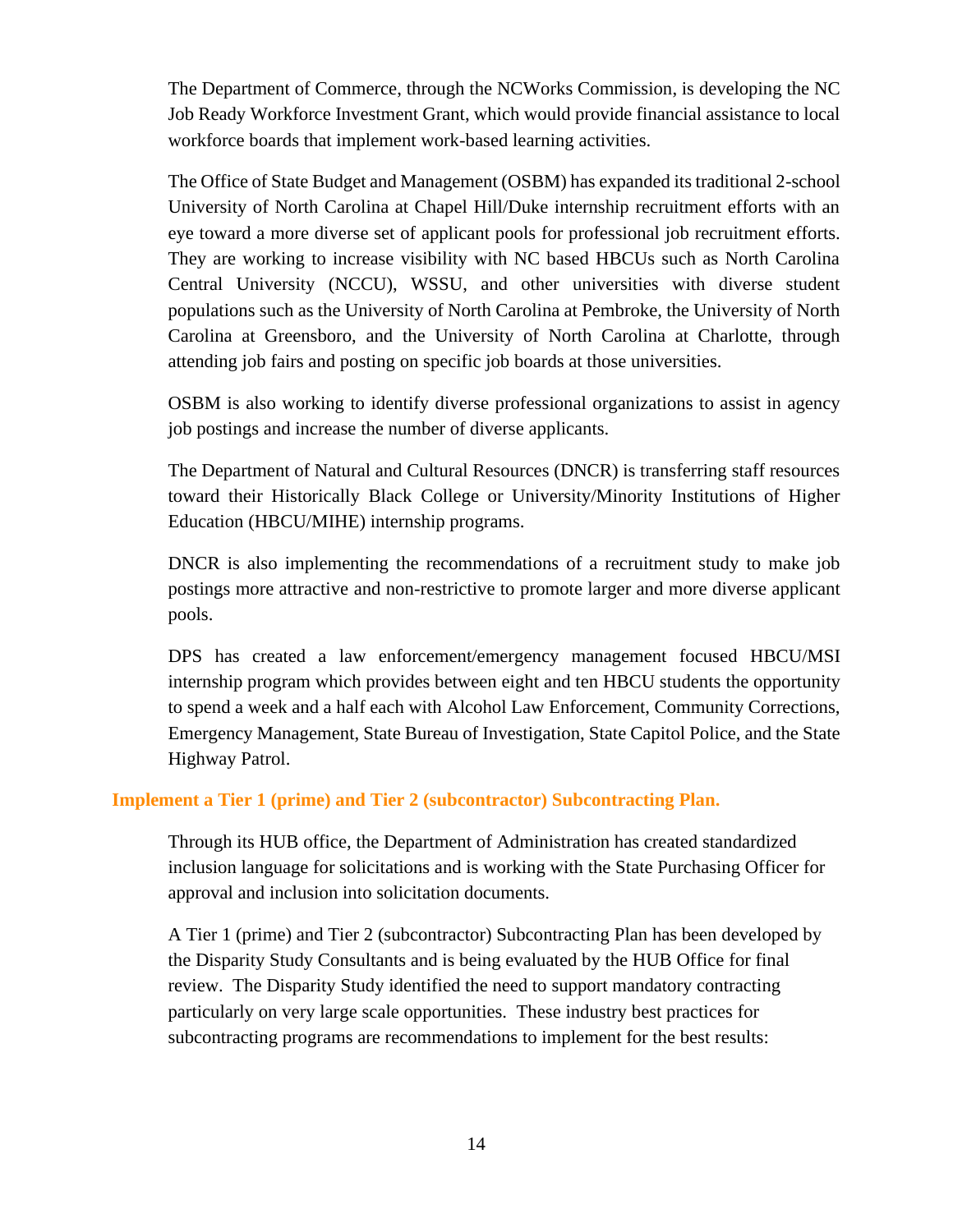- **Benchmarking:** Reviewing historical use of HUB suppliers to determine what types and level of goals should be used. Benchmarking also indicates the types of work that should be subcontracted.
- **Pre-Sourcing:** Determining potential areas for HUB participation and locating potential suppliers to meet them.
- **Multi-Year Contracts:** Using multi-year contracts allows HUB firms to make the necessary investments in staff, technology and infrastructure. This helps them move from tier 2 to tier 1.
- **Mentor-Protégé Programs:** Some government agencies have programs where their tier 1 suppliers can provide targeted assistance to their tier 2 suppliers. In the corporate world, this is referred to as supplier development or mentoring. The Governor's Advisory Council for Historically Underutilized Businesses is currently developing a model for consideration.
- **Enforcement:** Assigning a departmental HUB liaison to be reviewer of Tier 1 subcontracting plans and their performance during the term of the contract helps ensure actual results are achieved.

Tier 1 suppliers who cannot meet all buying organization subcontracting goals may seek to utilize a phased subcontracting plan. This allows them to develop a subcontracting program and gradually improve their performance over the term of the contract.

### **Educational Opportunity**

**Assist, advocate, and encourage the North Carolina Department of Public Instruction (DPI) and other required administrative or academic bodies, to adopt a digital literacy curriculum and toolkit that is accessible to all students and parents in their native language.**

The Educational Opportunity subcommittee secured \$650,000 in funds from the Governor's Emergency Education Relief (GEER) dollars to expand the Department of Natural and Cultural Resources (DNCR) and the state library's existing digital literacy toolkit. The subcommittee members reviewed the curriculum material for cultural inclusivity, cultural competency, and accessibility, and presented opportunities for improvement. The members will continue to work with DNCR and the state library to determine the best way to leverage the GEER dollars to expand the toolkit in a manner that intentionally targets and reaches underserved communities.

The Governor's American Rescue Plan proposal contributes \$165 million to improve awareness and training that enable North Carolinians to realize the benefits of high-speed internet through digital literacy and new skills aimed at accessing the digital economy.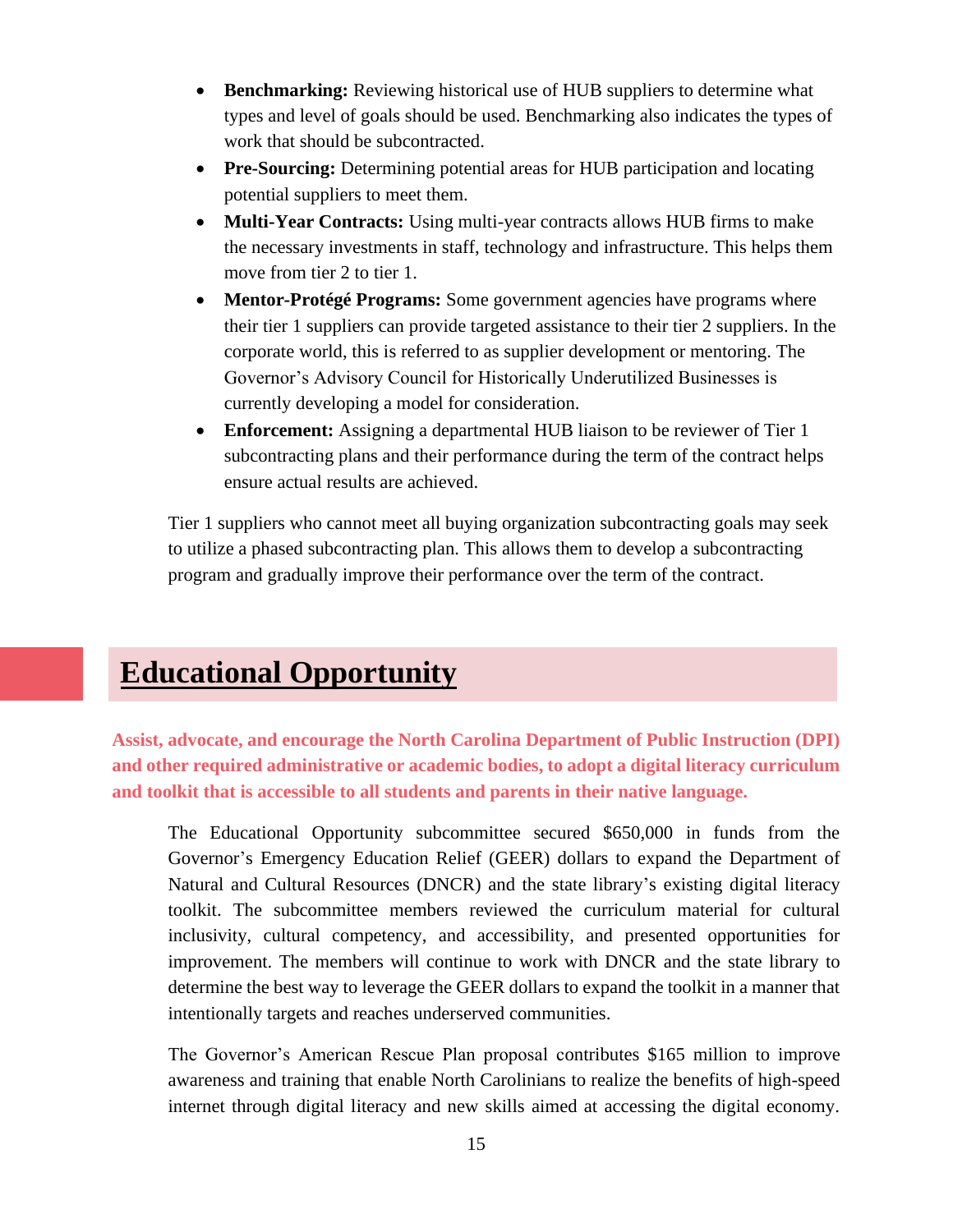These funds are expected to leverage \$60 million in private and federal funds and will be provided through:

- Device support: provides \$40 million in grant funding for a computer for 96,000 households that lack devices.
- Break-fix services: provides \$30 million in grant funding to provide break-fix services, or as needed services, and replacement for 275,000 devices for lowincome North Carolinians.
- Awareness and digital literacy: provides \$95 million in grant funding for awareness campaigns with targeted community-based efforts and digital literacy offerings.

**Advocate for the North Carolina General Assembly to pass a comprehensive budget that includes funding for HB 924, which provides for personal financial literacy for high school students, as well as a similar mandatory requirement for post-secondary institutions.**

The Governor signed HB 924 on July 8, 2019, which, among other things, directed the State Board of Education (State Board) to revise the K-12 social studies standards to require state public schools to teach a full-credit course focused solely on Economics and Personal Finance. The State Board adopted updated K-12 social studies standards on February 4, 2021, and includes the personal financial literacy course required in HB 924. HB 924 also requires grants-in-aid to be made available to the North Carolina Council on Economic Education from funds appropriated to the Department of Public Instruction for teacher professional development in economics and personal financial literacy. HB 966 included funding for this professional development. Because HB 966 was vetoed as part of the budget impasse, the funding was never appropriated.

**Support community health centers by implementing telehealth and telemedicine initiatives, including, but not limited to, ensuring adequate funding for health education and partnering with State agencies and other groups that share similar goals of increasing broadband access and addressing health literacy.**

The Governor's 2021-2023 recommended budget and ARP proposal provides funding for broadband and telehealth, respectively. The subcommittee will continue to review the best way for the Governor and the State of North Carolina to support community health centers and will consider more concrete policy or programmatic solutions to fulfill this recommendation.

**Establish a statewide health literacy coordinating council and corresponding regional health literacy councils as consistent with the Area Health Education model.**

The subcommittee remains committed to this recommendation and is still seeking the most appropriate policy approach to fulfill this recommendation.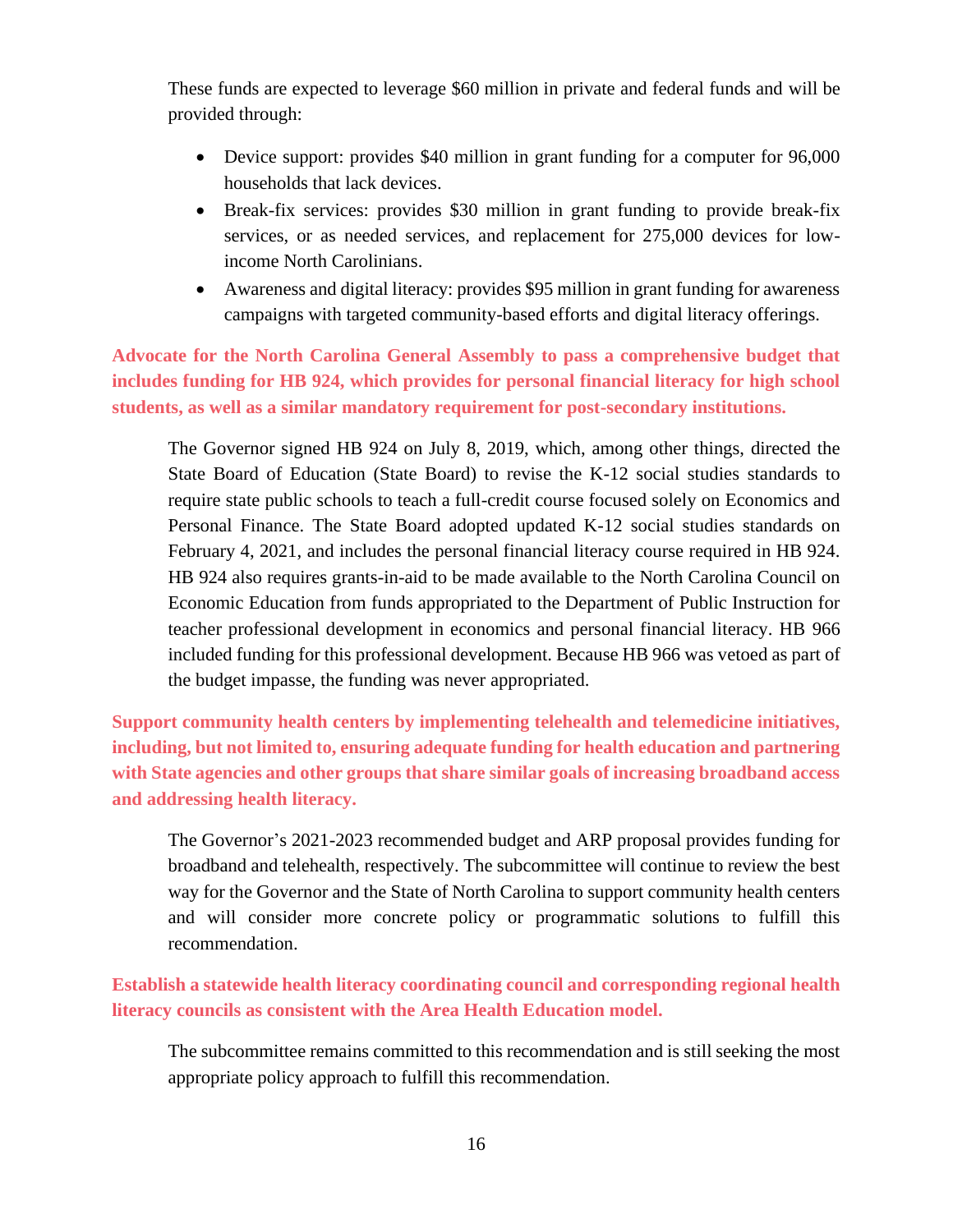### **Environmental Justice & Inclusion**

**Support the creation of environmental justice, equity and inclusion positions at the Department of Commerce, Transportation, Natural and Cultural Resources and the Division of Emergency Management and consider other agencies where such positions might benefit community access to State decision-making.**

The Governor's 2021-2023 recommended budget funds four positions to serve as environmental justice, equity, and inclusion coordinator at four cabinet agencies. These positions will complete analyses to better understand how each agency's work impacts underserved communities through an environmental justice and equity lens and ensure that North Carolina communities have a clear point of contact, thereby increasing transparency of these efforts.

Progress toward establishing these positions includes:

- **DOT** created a Diversity, Equity, and Inclusion Advisory Group and submitted a position description for realignment and integration of environmental justice duties into a current full-time position.
- **The Department of Commerce** created a Chief Diversity, Equity and Inclusion Officer position and has plans to hire several staff positions to create a new DEI Office, which will report to the Chief Officer.
- **DNCR** elevated the Assistant Secretary of Diversity, Equity, Accessibility, and Inclusion to Deputy Secretary.
- **DNCR** is transferring one full-time position and a temporary position from their HR office to a DEI office to dedicate resources toward their internship programs and expand DEI efforts.
- **DPS Emergency Management** is creating a bilingual Voluntary Agency Liaison position, which will focus on developing more effective working relationships with organizations that serve primarily or exclusively Spanish-speaking populations.

In addition to the Governor's funding recommendation, several cabinet agencies have already taken steps to create and elevate full-time positions that focus on various aspects of diversity, equity, and inclusion. Examples of these efforts include the following:

• **The Governor's Office** created a Director of Diversity, Equity, and Inclusion position to monitor DEI priorities in policy, program, and outreach efforts across the state by coordinating with liaisons from cabinet agencies.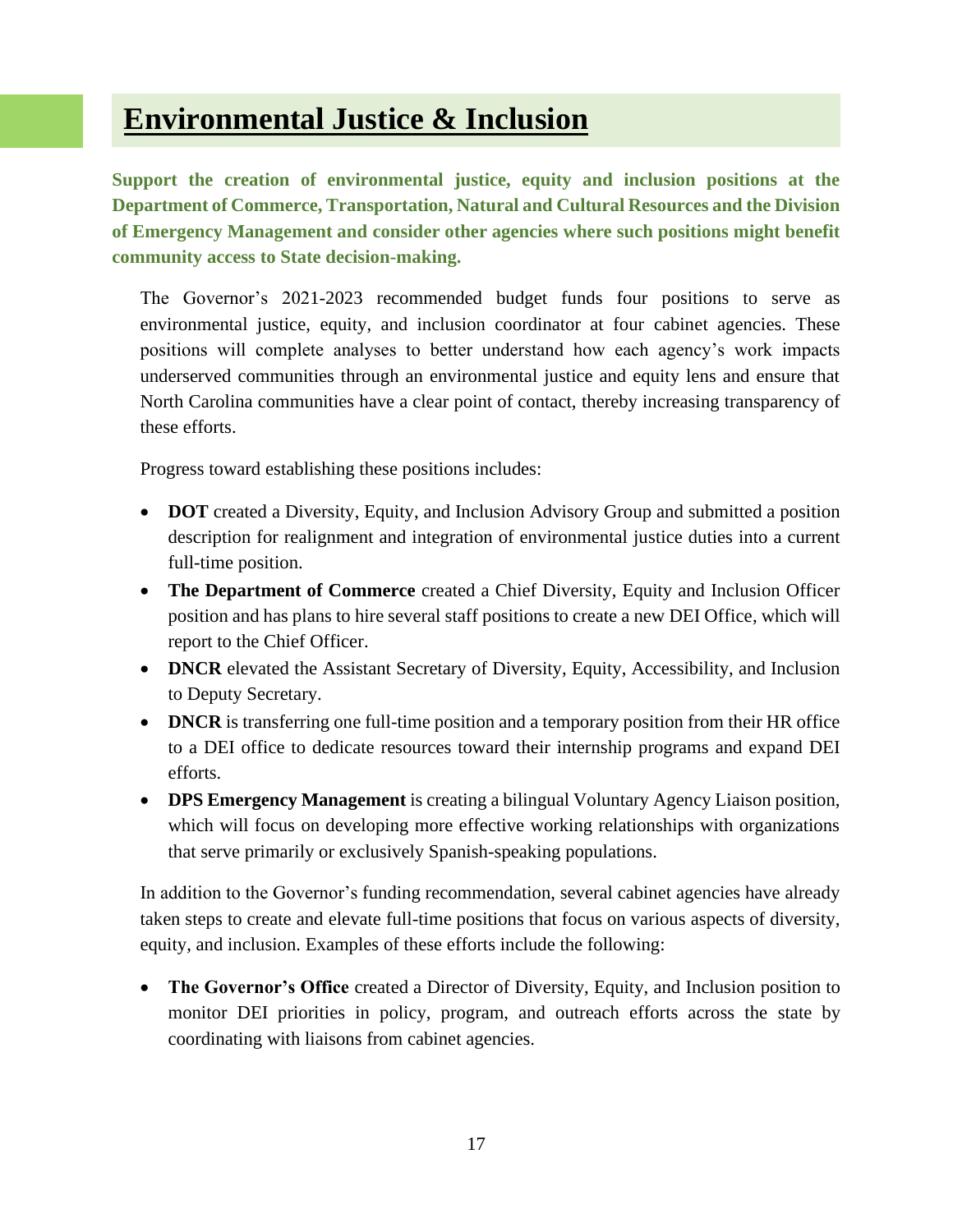- **The Department of Administration** added diversity, equity, and inclusion to the Deputy Secretary and Policy Director's duties to synchronize DEI efforts throughout the Department.
- **DHHS** has created a Chief Equity Officer who reports directly to Secretary Cohen, Director of Diversity and Inclusion, Equity and Inclusion Director of Facilities positions, a Director of Latinx Policy, and has stood up a health equity office.
- **The Office of State Human Resources** is creating a Diversity and Inclusion Director position in addition to their existing EEO position. They also plan to expand the role of a senior director with oversight of the diversity and workforce program to have broad diversity, equity, and inclusion responsibilities.

**Utilize existing training and incentive programs to create jobs initiatives in disadvantaged communities geared toward remediation and resiliency work on public and low-income buildings in those communities, with a specific focus on public schools within the demonstration sites of Robeson and Edgecombe counties.**

The subcommittee team lead is currently in conversations with the Robeson County and Edgecombe County superintendents and evaluating various programs at community colleges that may contribute to job creation in remediation and resiliency in disadvantaged communities. The subcommittee members continue to discuss possible ways to expand the workforce in the identified occupations required to transform sick school buildings into green facilities by expanding existing new green jobs training and certification programs offered in community colleges.

The subcommittee is submitting a grant proposal for funding to further research the demonstration sites of Robeson and Edgecombe counties.

**Support funding the efforts to remediate the environmental issues in public schools.**

The Task Force is currently seeking solutions in this area.

**Support expansion of the inventory and remediation process demonstrated by Short-Term Goal 2 to include other types of infrastructure, such as housing, courthouses, and other public buildings in environmental justice communities.**

The subcommittee is submitting a grant proposal that will support expanding the current list of the inventory and remediation process.

**Support a legislative strategy for changes to create a standard environmental justice review process for State projects.**

The subcommittee and the Department of Environmental Quality are conducting listening sessions with stakeholders to shape a potential legislative strategy.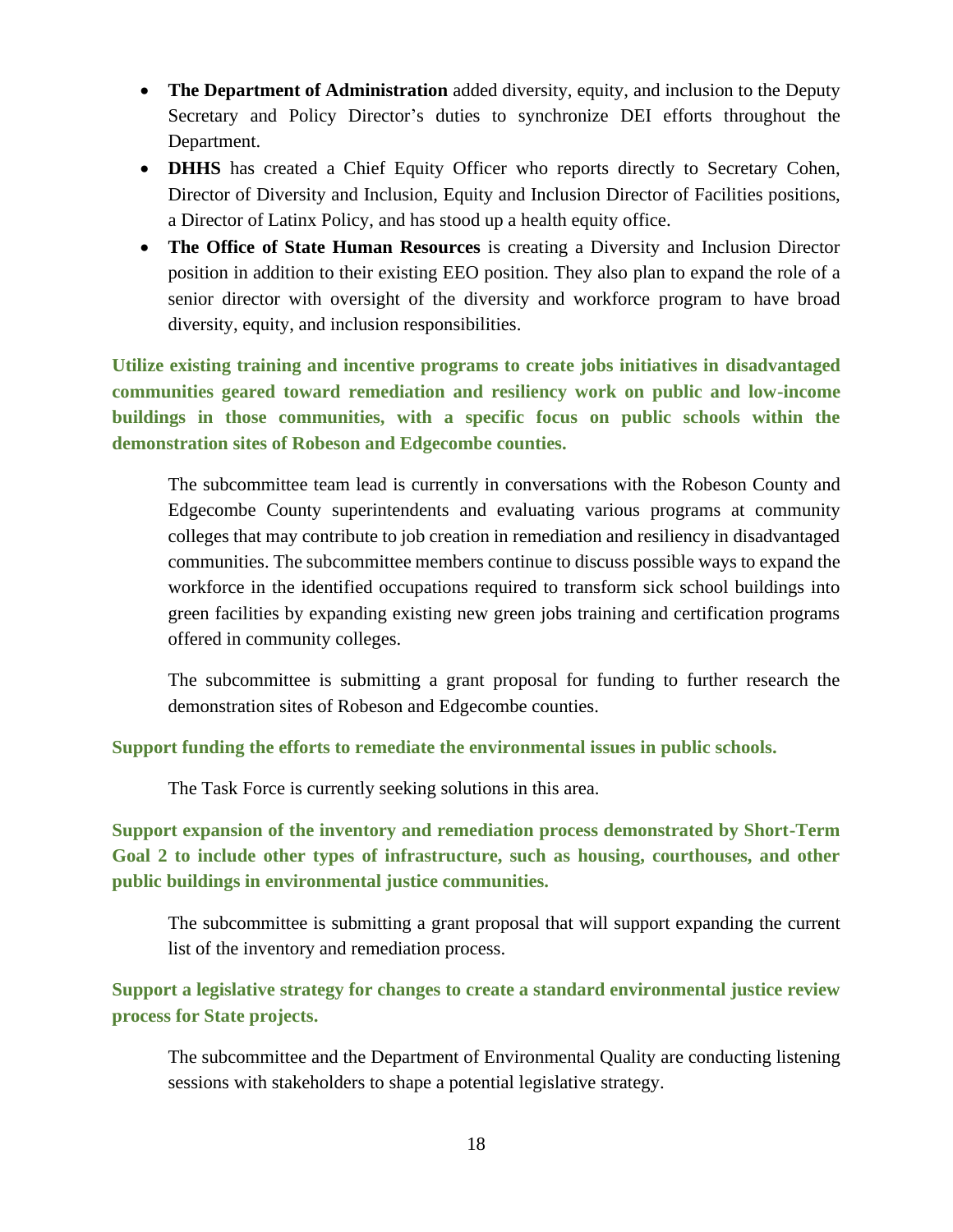### **Patient Engagement**

**Establish mandatory, uniformed cultural methods of collecting demographic patient information, including but not limited to race, ethnicity, gender identity, sexual orientation, across all healthcare systems.**

DHHS currently requires COVID-19 vendors to capture demographic data.

In June, Dr. Rhett Brown, who is a Family Medicine Specialist at Novant Health, and a member of this subcommittee, presented to the AHTF about the challenges LGBTQ+ patients encounter in healthcare and best practices to better serve this community. The Task Force is still seeking additional solutions in this area.

**Increase funding to strengthen the capacity of federally qualified health centers (FQHCs) to increase numbers of undocumented, low-income, and other vulnerable patients served.**

DHHS and NC Counts Coalition launched a public-private partnership called the Healthier Together: Health Equity Action Network (Healthier Together). Healthier Together invited organizations committed to ensuring equitable COVID-19 vaccine distribution to apply for grants in the range of \$7,000-\$20,000 for individual organizations, and collaborative proposals for larger amounts were considered up to \$50,000.

The funds support communities that experience health inequities and are to ensure individuals from historically marginalized populations are able to access vaccines in their areas. The activities funded include conducting vaccine outreach and education efforts, helping people schedule appointments, arranging transportation, coordinating local vaccine events at trusted and accessible locations, and ensuring that people get to second-dose appointments.

In addition to providing grants to community-based organizations, the Healthier Together initiative includes regional health equity teams that will support vaccine outreach and education efforts, use vaccination data to inform planning and investment of resources and help match vaccine providers with community-based organizations.

#### **Expand Medicaid in North Carolina.**

The Governor's 2021-2023 FY recommended budget includes Medicaid Expansion. As a provision in the American Rescue Plan, the federal government will allocate \$1.7 billion to states that have yet to expand Medicaid.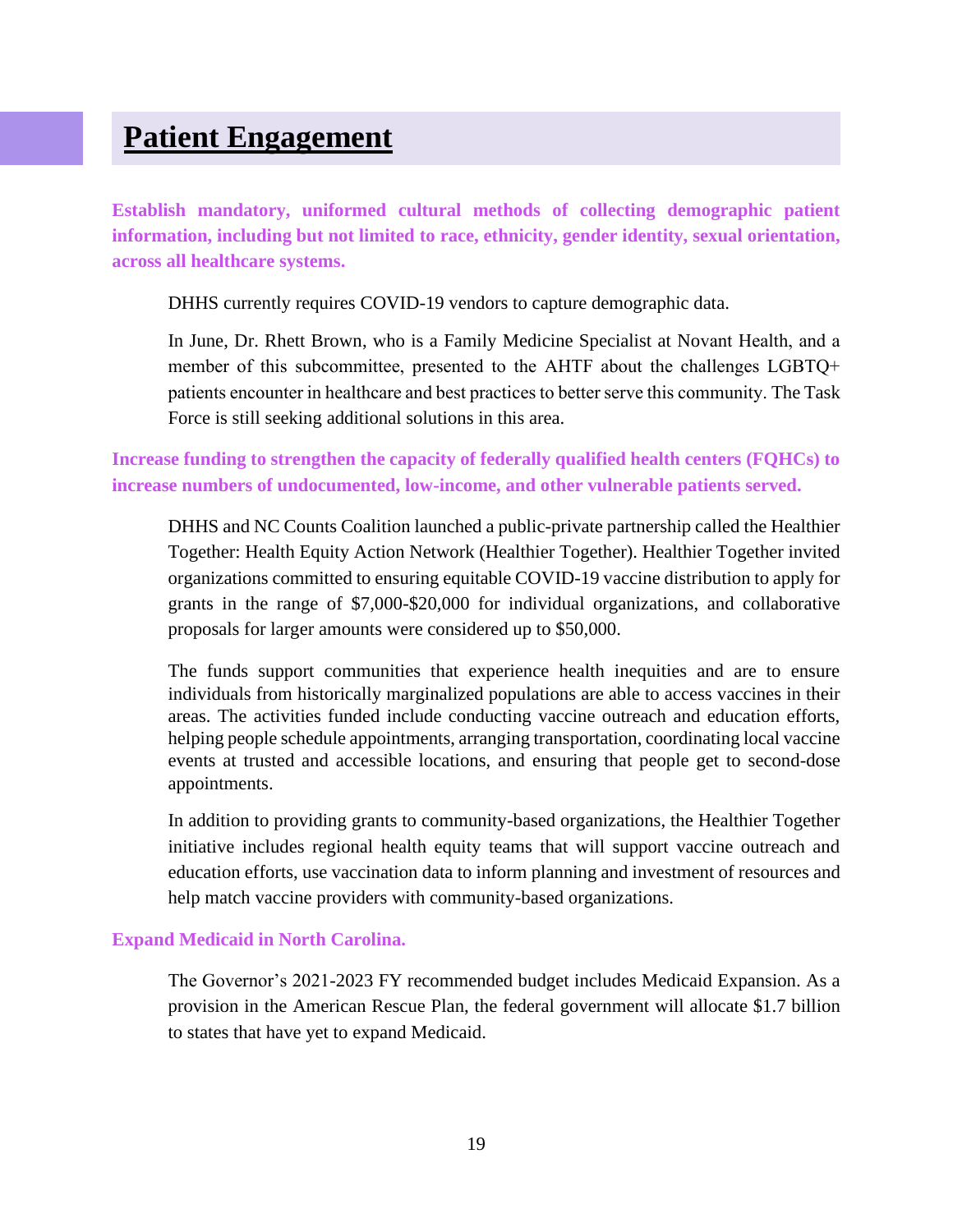**Ensure and strengthen medical sick leave policies for essential workers, particularly those with historically marginalized backgrounds.**

The Task Force is seeking solutions in this area.

**Strengthen medical school admission pipeline programs for students of color.**

The subcommittee determined that a pathway program should be developed to help pipeline HBCU students into medical school. The program's pilot would originate at North Carolina Agricultural and Technical State University. This framework was presented to the Task Force at the May 2021 Task Force Meeting.

### **Additional Operations**

In addition to the initiatives previously mentioned, several actions from the Office of the Governor and cabinet agencies support efforts to promote equitable outcomes for North Carolinians. Although they do not address specific recommendations from the subcommittees, the following actions align with the overall mission of the Task Force.

#### **Office of the Governor**

- In May, the Governor directed \$51.4 million of North Carolina's share of Governor Emergency Education Relief (GEER) Fund to several programs that help students access and complete post-secondary education, including the following:
	- o \$31.5 million to launch the Longleaf Commitment program. Longleaf Commitment guarantees that 2020-2021 graduating high school seniors from low-and middleincome families receive at least \$2,800 in federal and state grants for tuition and fees at any of the state's 58 community colleges for the 2021-22 and 2022-23 academic years.
	- o \$12.5 million to launch the Longleaf Complete program to help the UNC System, NC Community College System, and independent colleges and universities provide financial aid or expand student support as needed to help students whose education has been interrupted during the pandemic complete their degrees.
	- o \$825,000 to Communities in Schools (CIS) to support and expand the Jobs for North Carolina Graduates Program (JNCG). JNCG is an NC Job Ready Initiative that teaches  $11<sup>th</sup>$  and  $12<sup>th</sup>$  grade high school students employability and workplace skills in preparation for the workforce post-graduation. The program currently operates at eight high schools in mostly rural counties in North Carolina.
- The Governor's Task Force to Develop a Representative and Inclusive Vision for Education (DRIVE) submitted its 2021 report with 10 recommendations and 46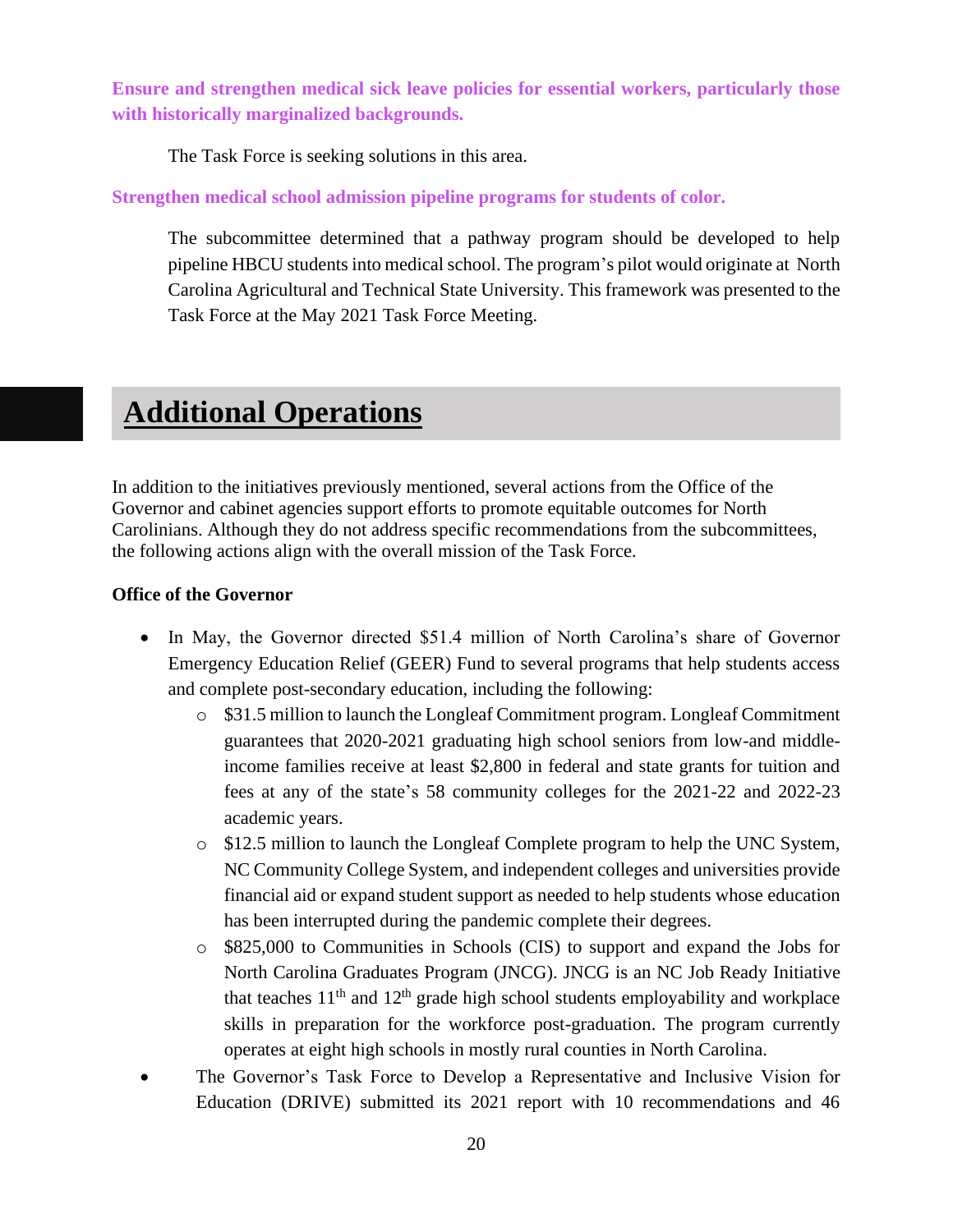strategies to diversify the educator workforce in North Carolina's public schools. In addition to identifying key stakeholders, the DRIVE Report addresses the importance of prioritizing the recruitment, preparation, support, and retention of educators of color. The DRIVE Task Force, which was established through Executive Order 113, is currently considering its next steps as a collective body to move the recommendations into action.

#### **Department of Transportation (DOT)**

- DOT has a DEI Advisory Group charged with building, fostering, and achieving a robust and full spectrum "Transportation Diversity" program and seeks to integrate DEI in all transportation programs and services.
- DOT Office of Civil Rights has a Diversity Spend Committee which assesses barriers to diverse utilization and accountability to meet NC DOT's diversity-business spending goals. In addition, this committee manages and monitors comprehensive Diversity Spend reports to benchmark and capture real-time diversity spending rates to increase diverse utilization.

#### **Department of Environmental Quality (DEQ)**

- DEQ has an Environmental Justice and Equity Advisory Board that helps maintain the fair and equal treatment and meaningful involvement of North Carolinians regardless of race, color, national origin, or income regarding the development, implementation, and enforcement of environmental laws, regulations, and policies.
- DEQ has a Diversity and Inclusion Committee (established in 2018) that serves as a communication link between managers and employees and the Human Resources/EEO and Inclusion area regarding the organizational climate and employee concerns as it relates to equity and diversity issues. The committee also assists DEQ in its efforts to promote cultural competency and diversity initiatives throughout the Department.

#### **Department of Commerce**

• The Department has created strategic plan goals towards achieving cultural transformation, including creating an employee engagement council, delivery of DEI training, improved processing systems, and enhanced procedures to recruit more highly qualified and diverse job applicants.

#### **Office of State Budget and Management (OSBM)**

• OSBM has a Recruitment Cross Functional team (established 2019-2020) which has added new goals to increase the number of diverse candidates who apply to and are hired by OSBM.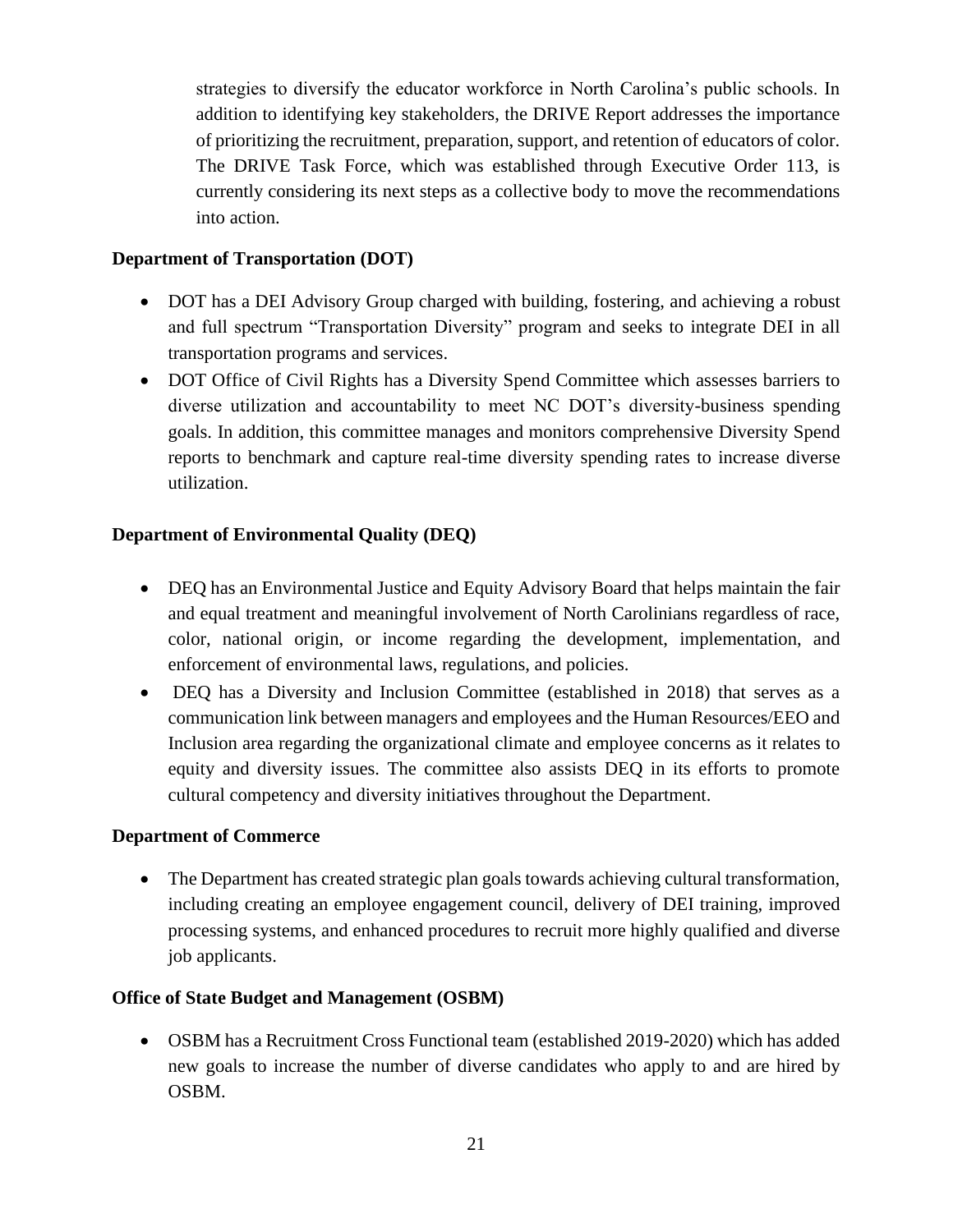• OSBM has created strategic plan goals to increase diversity and cultural awareness in their 2021-2023 plan.

#### **Department of Natural and Cultural Resources (DNCR)**

- DNCR Museum of Art and NC Symphony have each created an internal Inclusion, Diversity, Equity, and Accessibility task force to review policies, procedures, and practices with the goal of increasing the demographic representation and amplifying the voices of people of color, people with disabilities, and others.
- DNCR Arts Council has expanded its grant program to support Diversity, Equity Accessibility and Inclusion (DEAI) and will award grants to organizations that are doing important work in communities of color, disability communities, and rural communities.

#### **Department of Public Safety (DPS)**

- DPS Juvenile Justice is securing external research agreements to conduct and/or facilitate race and ethnicity analysis across decision points, in schools, and throughout the continuum of services to advise policies.
- DPS Juvenile Justice has developed a housing policy to guide the management of juveniles housed in a juvenile detention center or youth development center who identify as LGBTQI+. Training to complement the LGBTQI+ housing policy, to include a focus on an understanding of the LGBTQI+ community, the nuance of gender identity and sexual orientation, and research and best practices surrounding interactions with LGBTQI+ youth has been implemented. A policy that provides guidance for the service planning of juveniles who are under the supervision of Juvenile Court Services and identify as being on the LGBTQI+ spectrum is in development and related training planned.

#### **Department of Information Technology (DIT)**

- The Department has partnered with DHHS to establish and fund (from grants from the Appalachian Regional Commission and the Dogwood Health Trust) three telehealth pilot programs in counties in Western North Carolina. They are currently working with those counties to purchase equipment.
- DIT has partnered with DigitalCharlotte to conduct the Digital Literacy training for healthcare providers at the safety net sites.
- DIT is also working closely with NCWorks to establish a central web page to catalog all of the available resources to job seekers, including links to digital literacy training opportunities.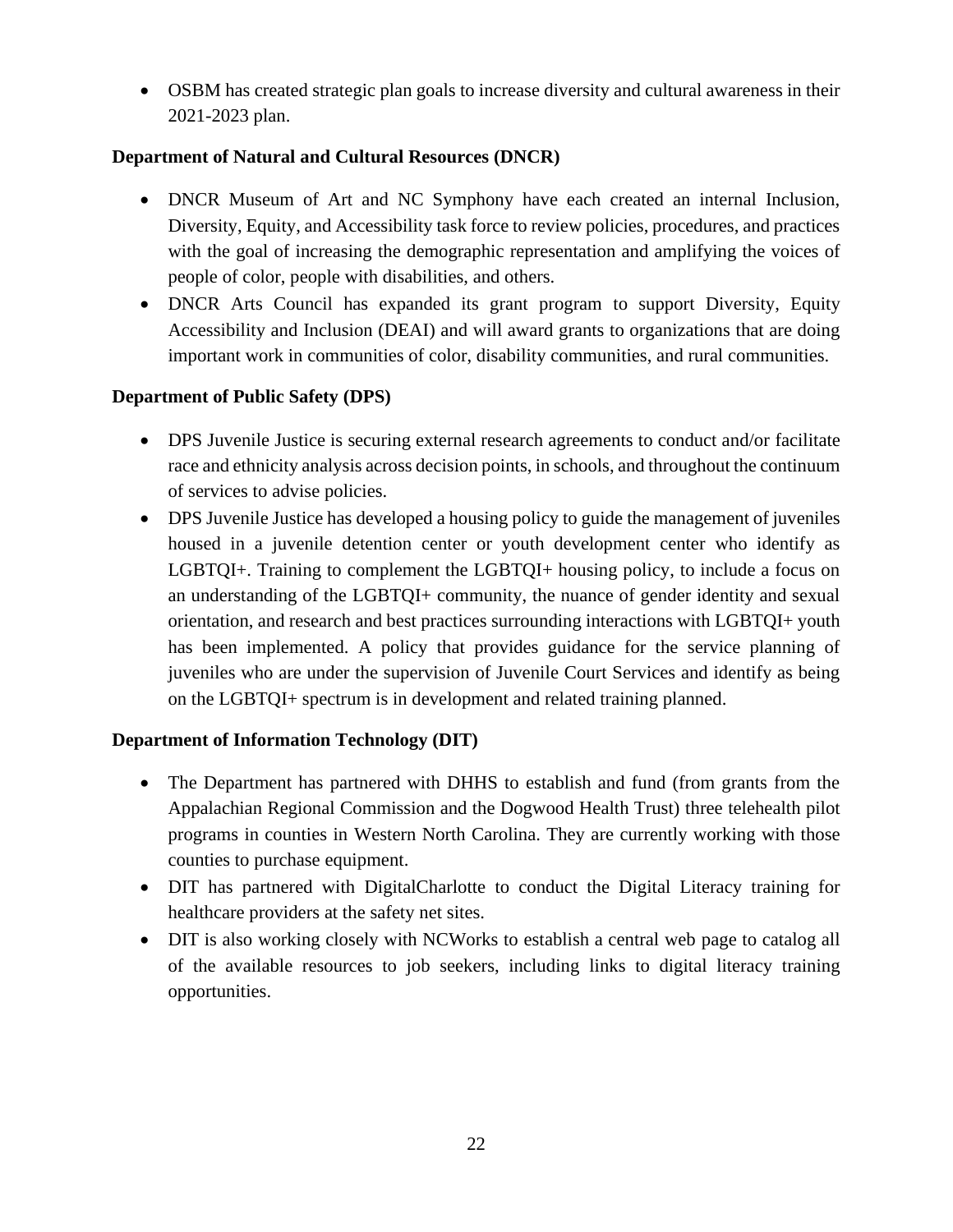# **Conclusion**

For the last six months, the Task Force, Governor's Office, and cabinet agencies have started the hard work to implement the 2020 Policy Recommendations.

Keeping Governor Cooper's budget priorities in perspective, agencies are formulating plans of action for implementation and working internally and externally to accomplish many of the goals set out in the recommendations.

We look forward to the continued progress of the Andrea Harris Social, Economic, Environmental and Health Equity Task Force.